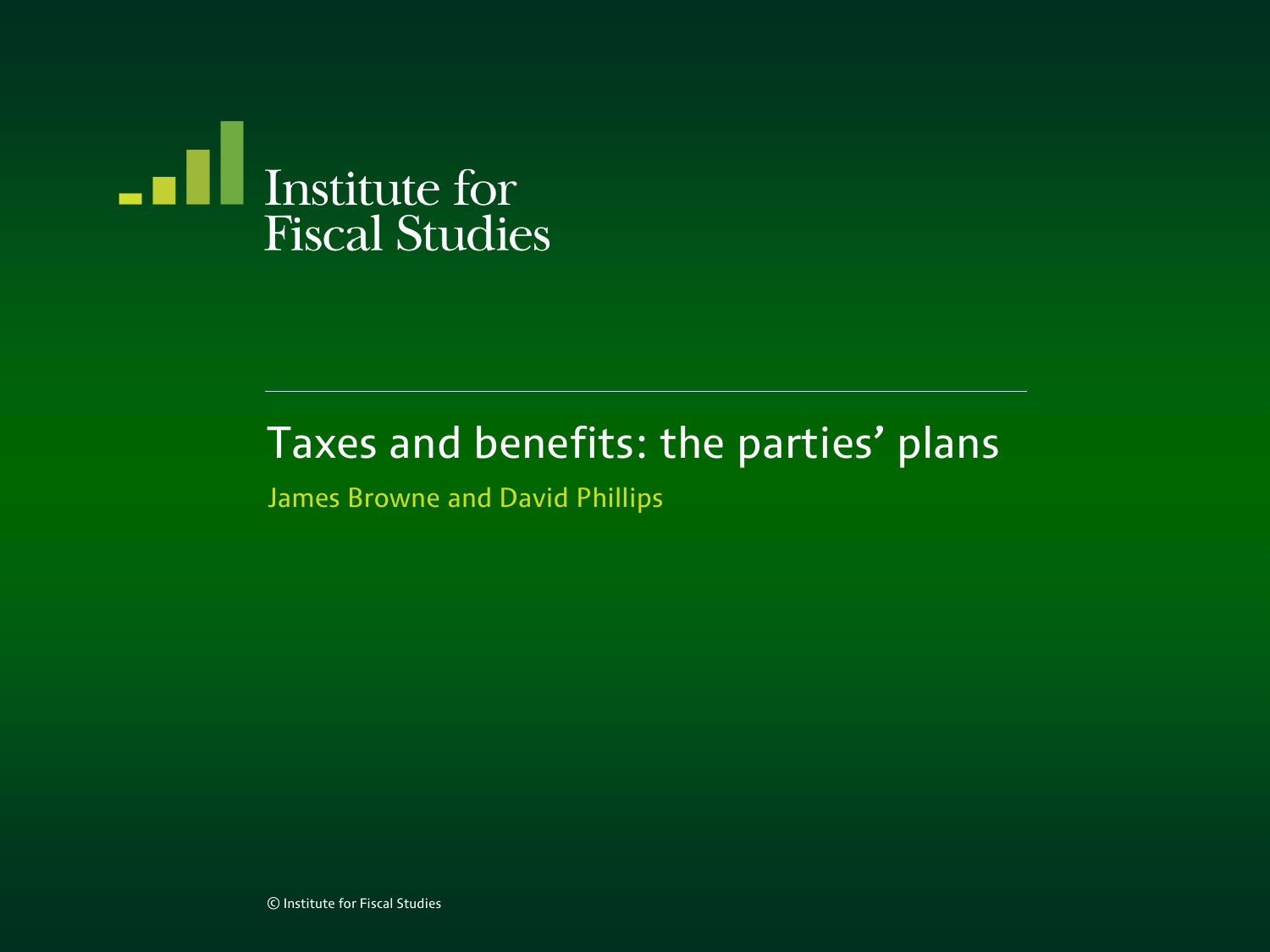# What's coming up

- Go through each party in turn (Labour, Conservative, Lib Dem)
- Discuss individual measures
	- $\triangleright$  Reforms to come in by 2014–15, costed as if in place in 2010–11
	- $\triangleright$  Count all changes relative to current system
	- Revenue impacts
	- Winners and losers
	- Incentives, efficiency and complexity
- Compare the parties
- No single decile chart incorporating all reforms for each party
	- Difficult to estimate in many cases
	- Not clear that distributional impact is best shown by decile chart

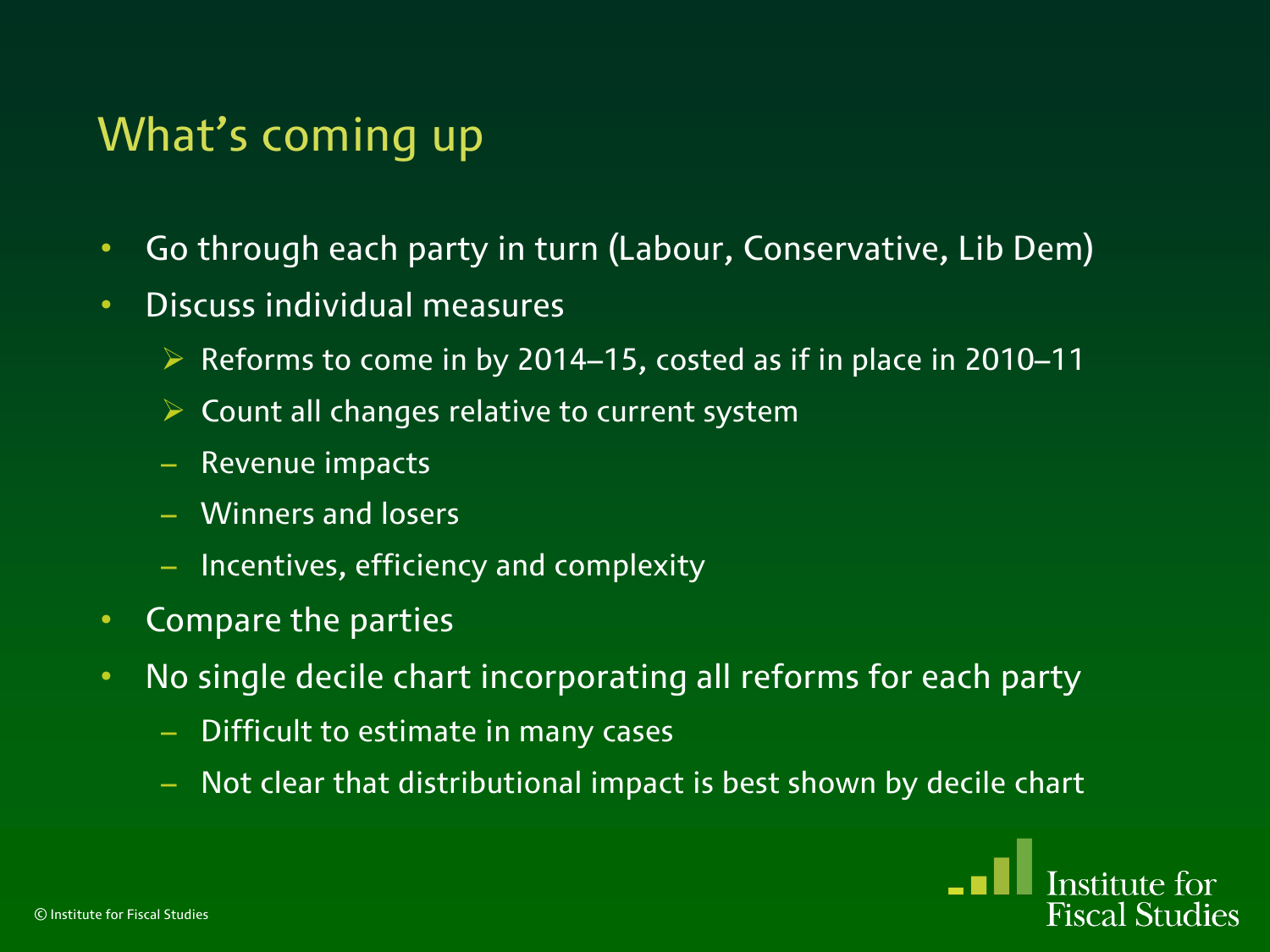| <b>Tax/benefit</b> | <b>Change in Revenue</b> |
|--------------------|--------------------------|
| <b>Income Tax</b>  | $+5.5$                   |
|                    |                          |
|                    |                          |
|                    |                          |
|                    |                          |
|                    |                          |
|                    |                          |
|                    |                          |
|                    |                          |
|                    |                          |

- Restricting relief on pension contributions over £130k
- Cut personal allowance in real terms, freeze higher rate threshold

Institute for **Fiscal Studies** 

 $\triangleright$  Hits high income individuals, particularly richest 1%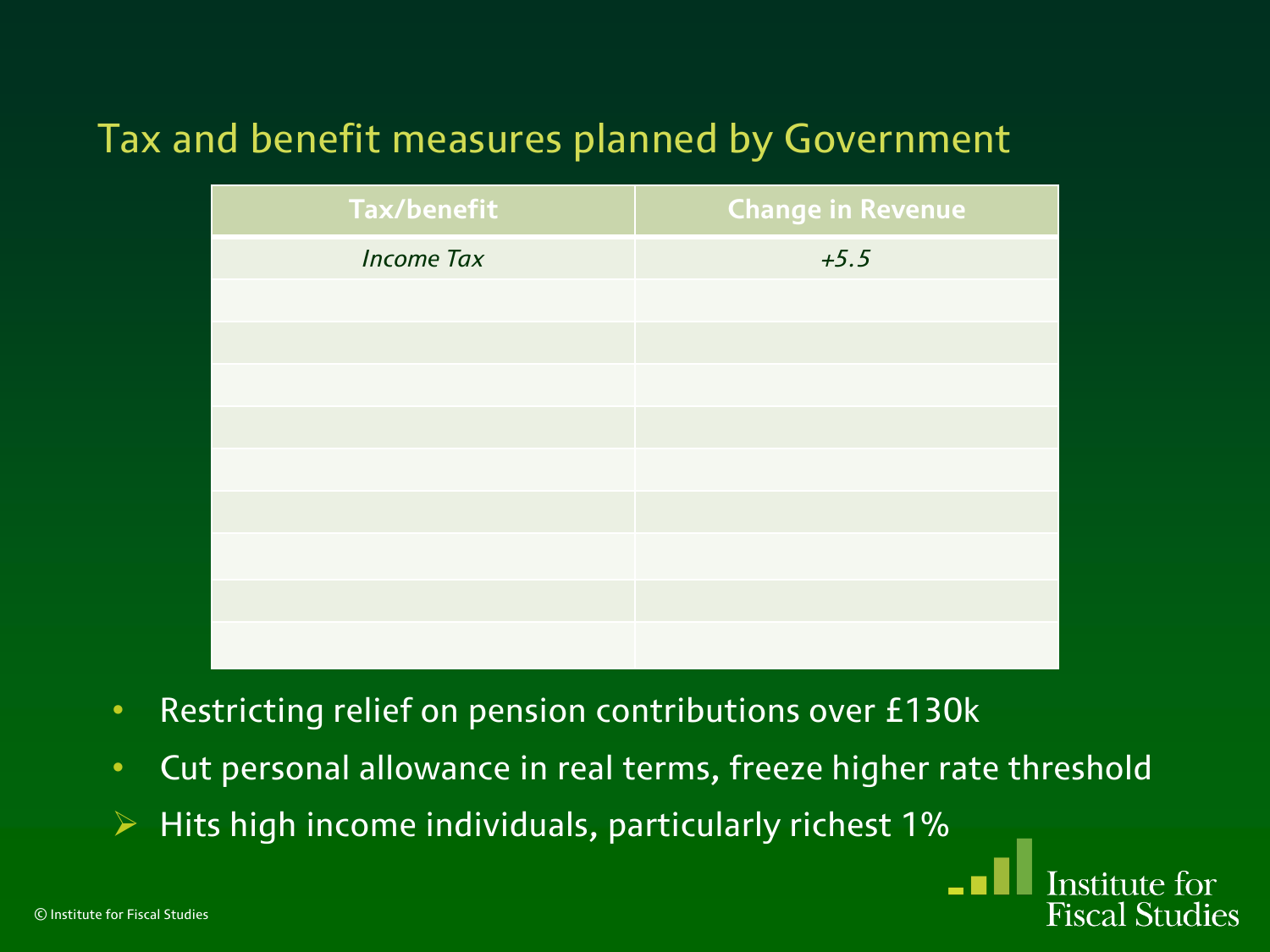| <b>Tax/benefit</b>        | <b>Change in Revenue</b> |
|---------------------------|--------------------------|
| <b>Income Tax</b>         | $+5.5$                   |
| <b>National Insurance</b> | $+5.7$                   |
|                           |                          |
|                           |                          |
|                           |                          |
|                           |                          |
|                           |                          |
|                           |                          |
|                           |                          |
|                           |                          |

- Increase employer, employee and self-employed rates by 1%
- Raise employee threshold by £1,170
- $\triangleright$  Progressive tax rise overall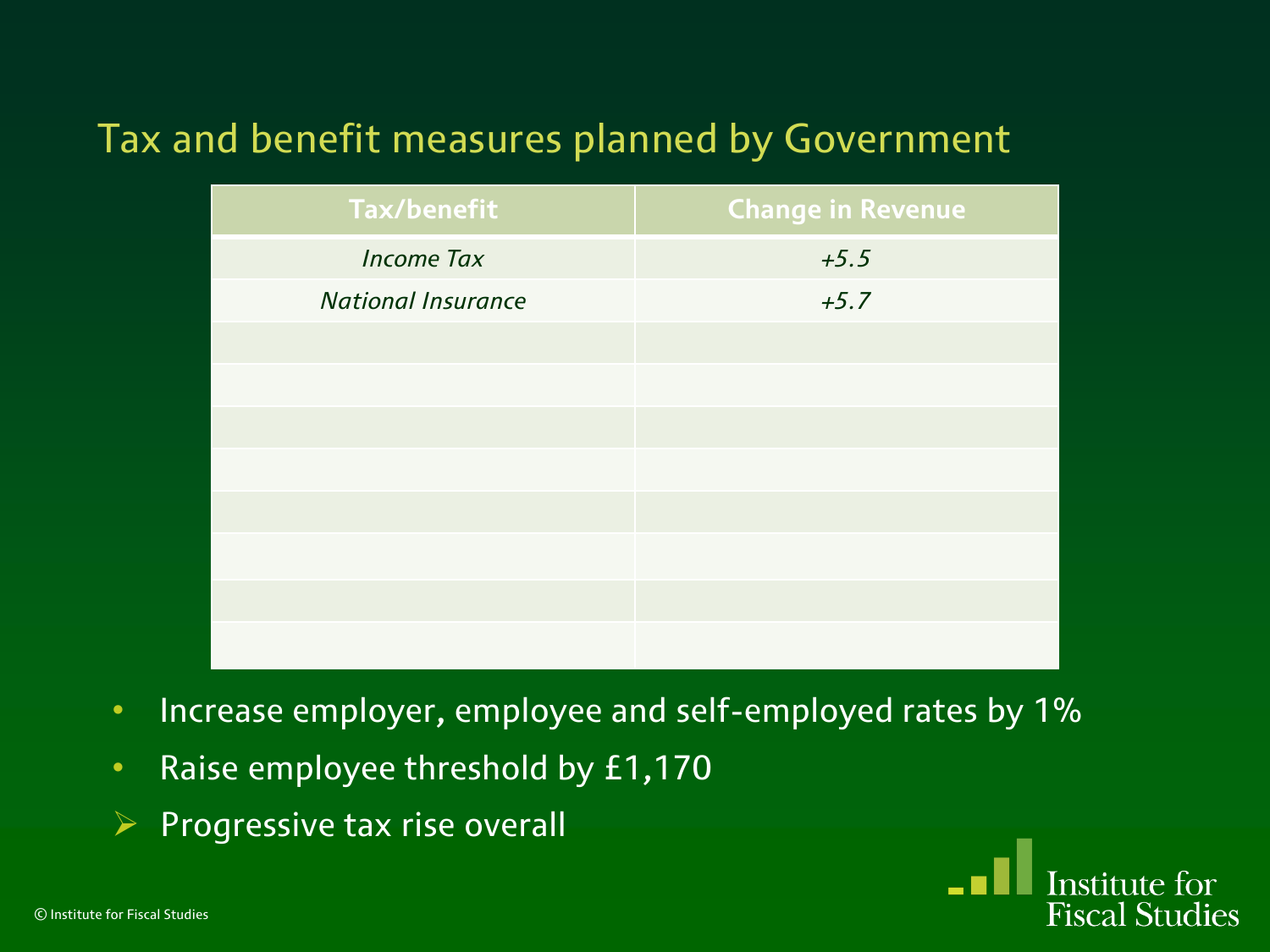#### The distributional impact of pre-announced National Insurance changes only



**Institute for Fiscal Studies**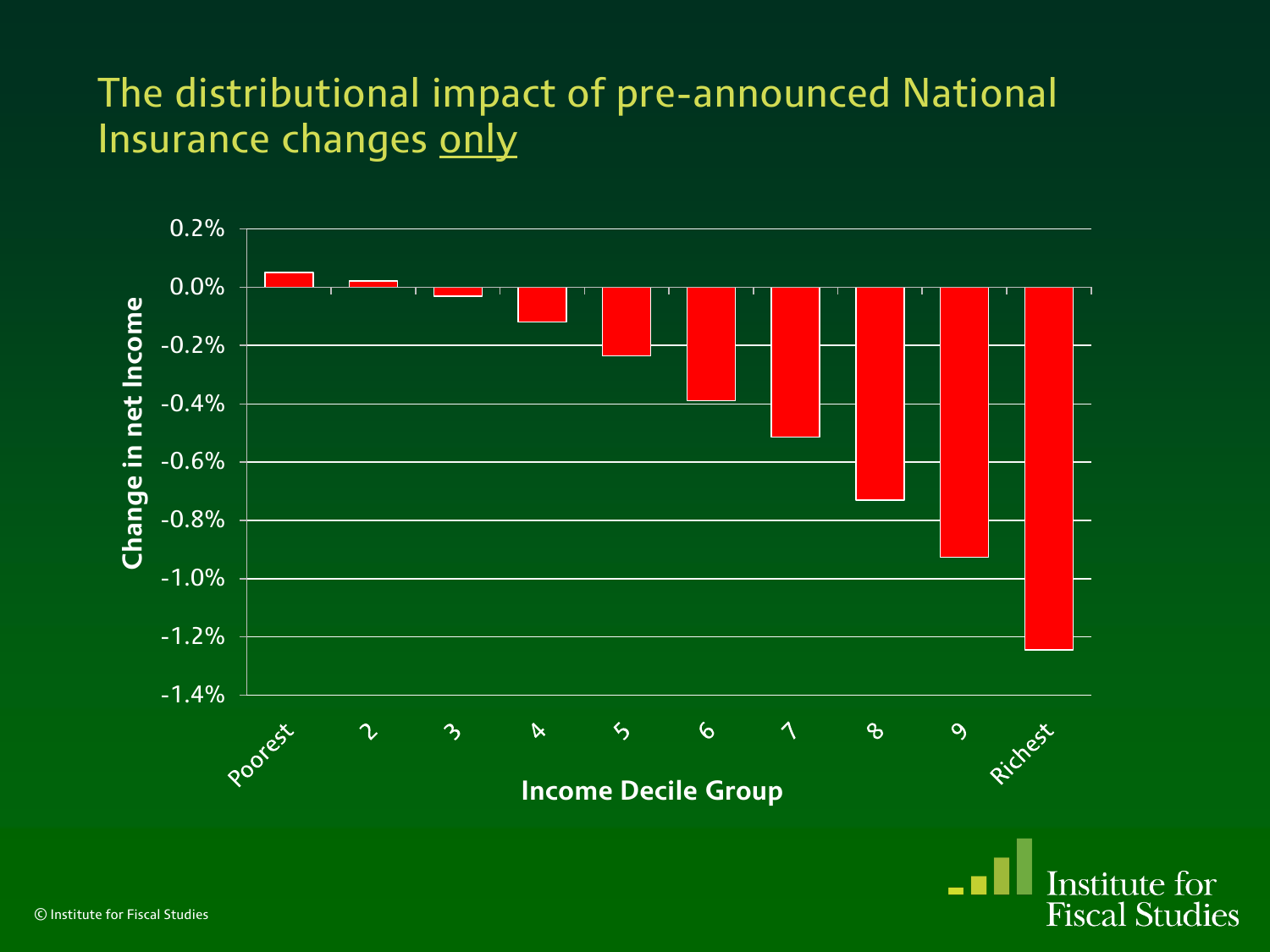| <b>Tax/benefit</b>              | <b>Change in Revenue</b> |
|---------------------------------|--------------------------|
| <b>Income Tax</b>               | $+5.5$                   |
| <b>National Insurance</b>       | $+5.7$                   |
| <b>Duties and Environmental</b> | $+2.8$                   |
|                                 |                          |
|                                 |                          |
|                                 |                          |
|                                 |                          |
|                                 |                          |
|                                 |                          |
|                                 |                          |

- Fuel, alcohol and tobacco duty escalators
- Increases in landfill tax and climate change levy

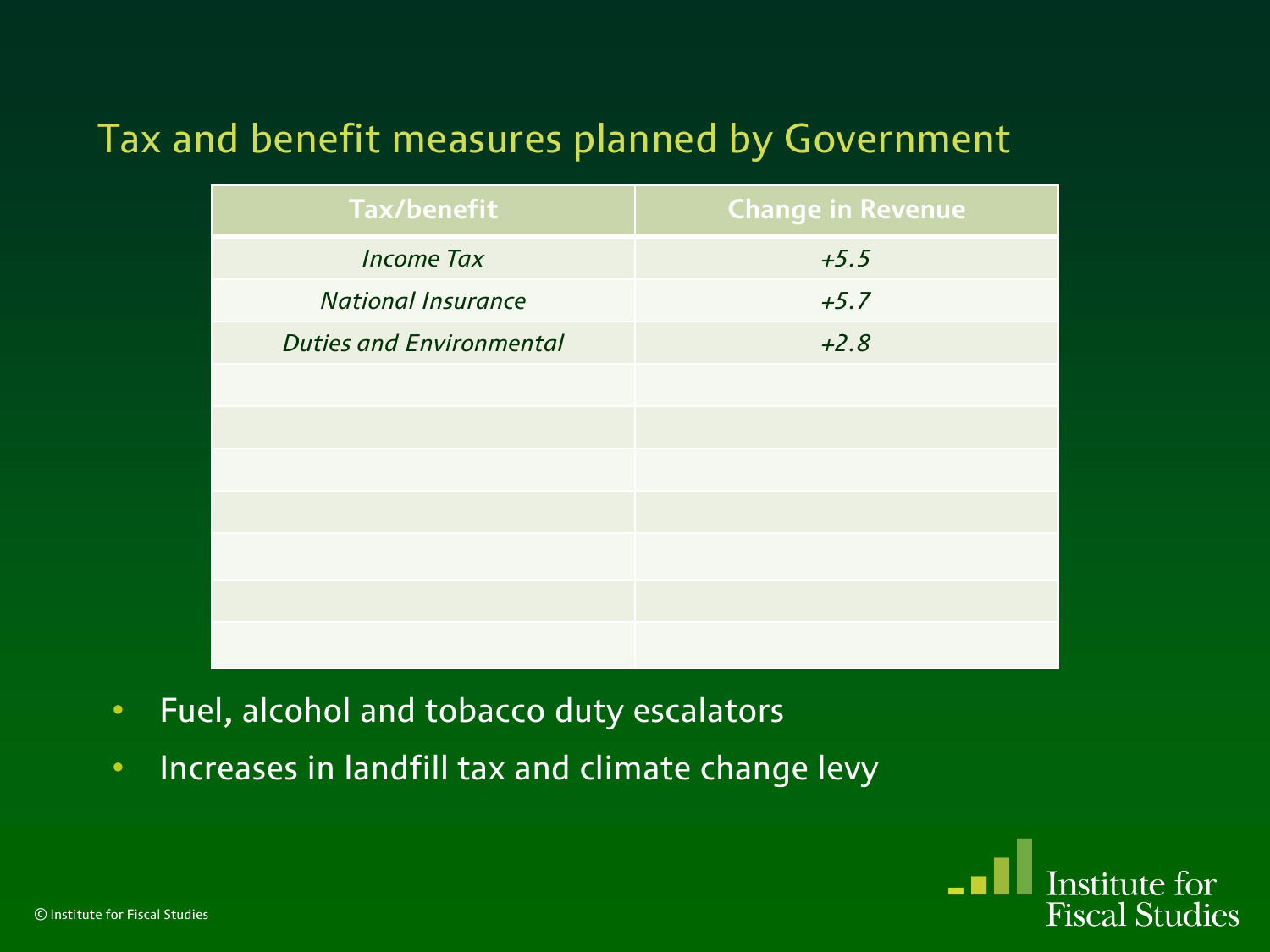| <b>Tax/benefit</b>              | <b>Change in Revenue</b> |
|---------------------------------|--------------------------|
| <b>Income Tax</b>               | $+5.5$                   |
| <b>National Insurance</b>       | $+5.7$                   |
| <b>Duties and Environmental</b> | $+2.8$                   |
| <b>Inheritance Tax</b>          | $+0.2$                   |
|                                 |                          |
|                                 |                          |
|                                 |                          |
|                                 |                          |
|                                 |                          |
|                                 |                          |

• Freeze threshold until 2014–15

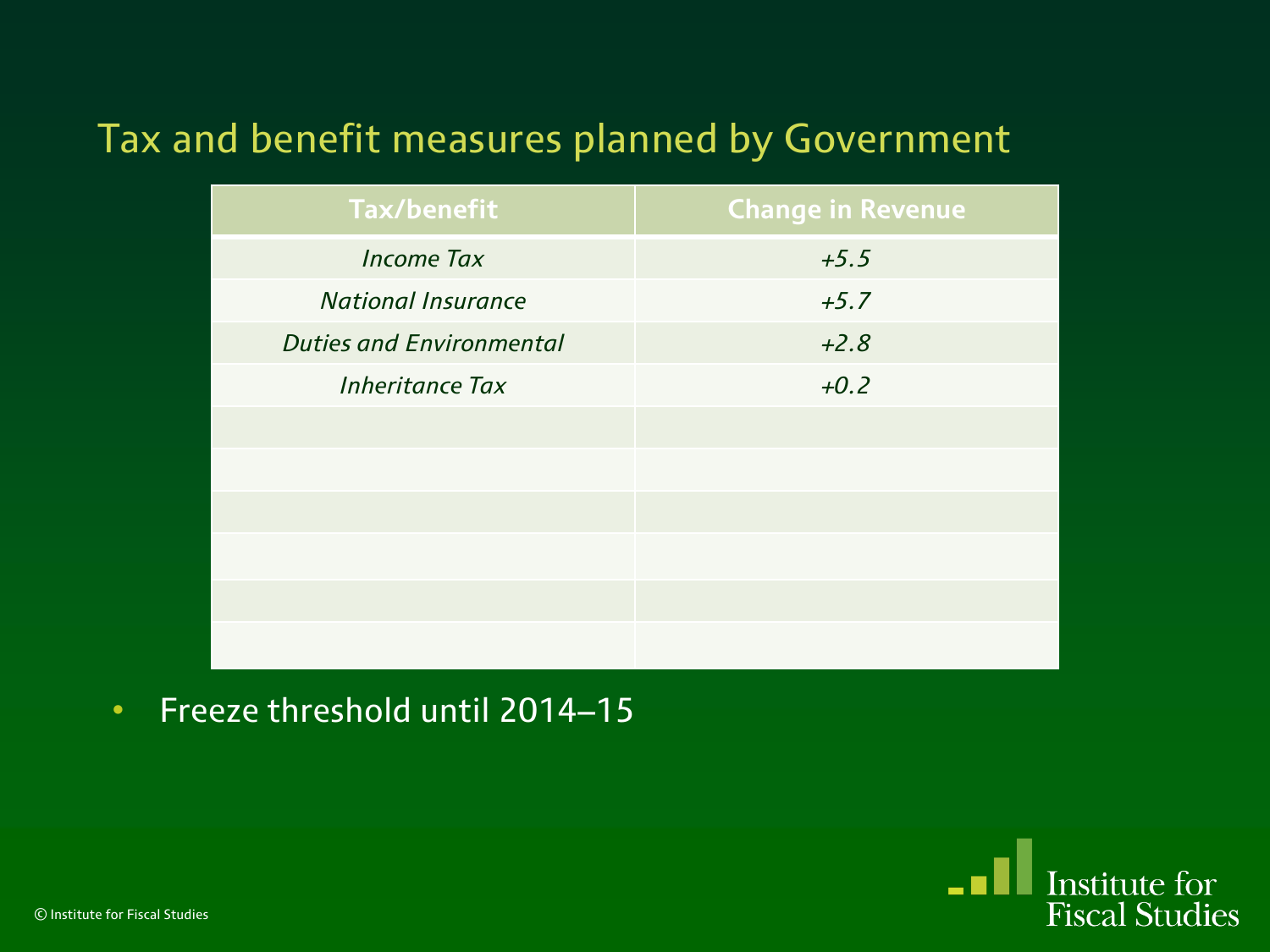| <b>Tax/benefit</b>              | <b>Change in Revenue</b> |
|---------------------------------|--------------------------|
| <b>Income Tax</b>               | $+5.5$                   |
| <b>National Insurance</b>       | $+5.7$                   |
| <b>Duties and Environmental</b> | $+2.8$                   |
| <b>Inheritance Tax</b>          | $+0.2$                   |
| <b>Stamp Duties</b>             | $+0.4$                   |
|                                 |                          |
|                                 |                          |
|                                 |                          |
|                                 |                          |
|                                 |                          |

- New 5% rate of Stamp Duty Land Tax above £1 million
- End of stamp duty holiday for first-time buyers

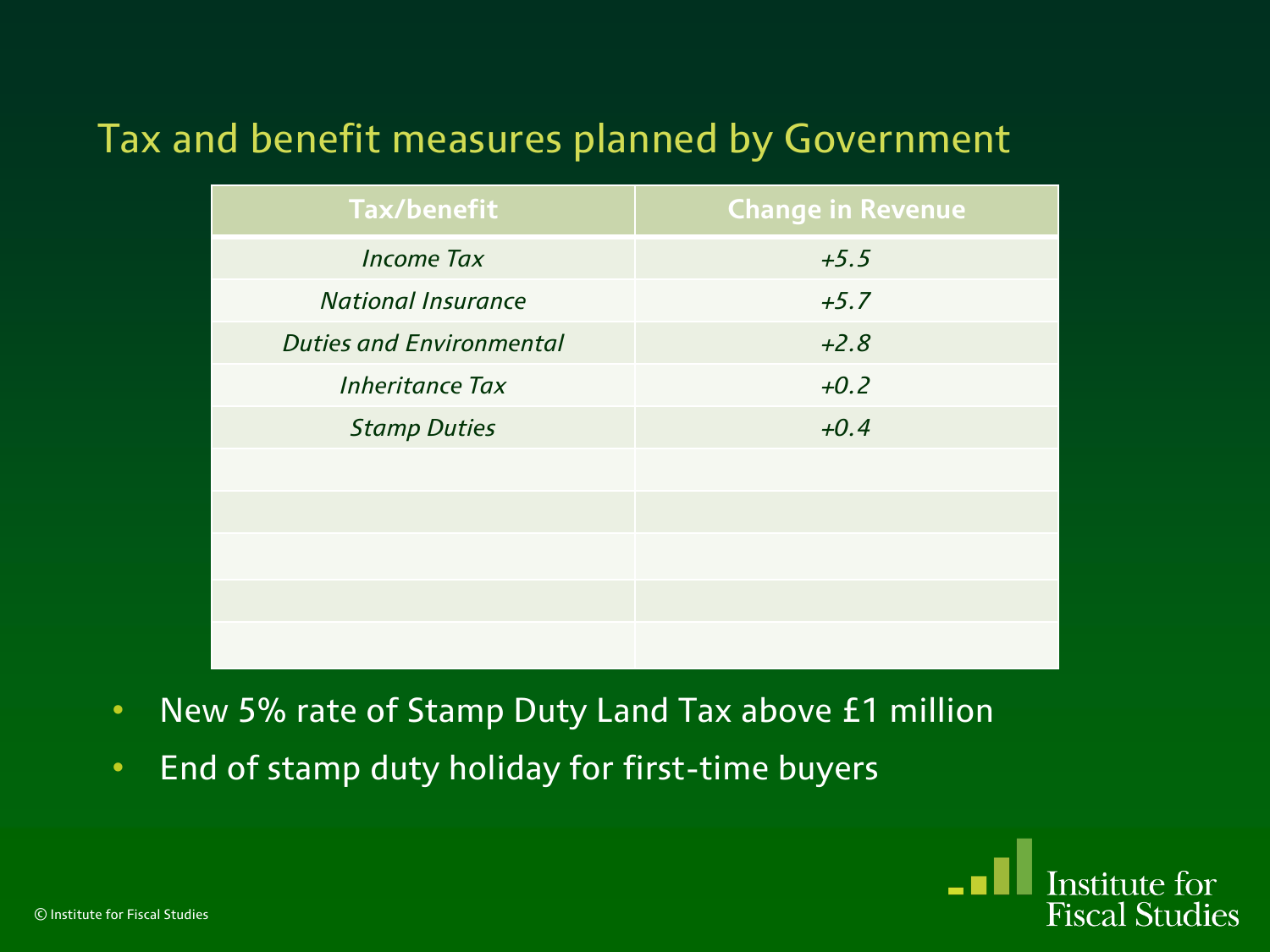| <b>Tax/benefit</b>              | <b>Change in Revenue</b> |
|---------------------------------|--------------------------|
| <b>Income Tax</b>               | $+5.5$                   |
| <b>National Insurance</b>       | $+5.7$                   |
| <b>Duties and Environmental</b> | $+2.8$                   |
| <b>Inheritance Tax</b>          | $+0.2$                   |
| <b>Stamp Duties</b>             | $+0.4$                   |
| <b>Corporation Tax</b>          | $-0.6$                   |
|                                 |                          |
|                                 |                          |
|                                 |                          |
|                                 |                          |

- Introduce 'patent box' in 2013
- Increase small companies' rate from 21% to 22%

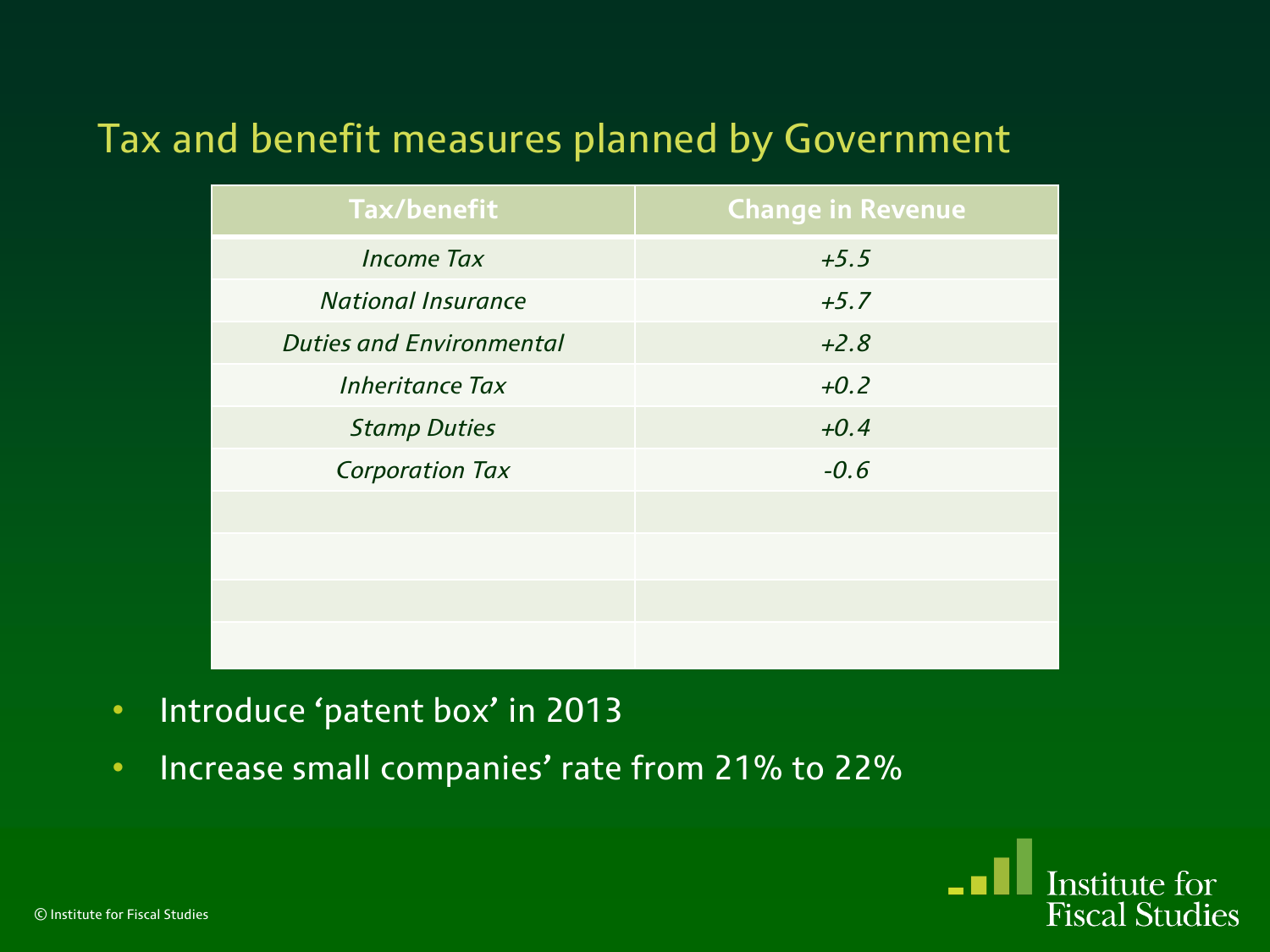| <b>Tax/benefit</b>              | <b>Change in Revenue</b> |
|---------------------------------|--------------------------|
| <b>Income Tax</b>               | $+5.5$                   |
| <b>National Insurance</b>       | $+5.7$                   |
| <b>Duties and Environmental</b> | $+2.8$                   |
| <b>Inheritance Tax</b>          | $+0.2$                   |
| <b>Stamp Duties</b>             | $+0.4$                   |
| <b>Corporation Tax</b>          | $-0.6$                   |
| <b>Other Taxes</b>              | $+0.2$                   |
| <b>Total Taxes</b>              | $+14.3$                  |
|                                 |                          |
|                                 |                          |

• Landline duty of 50p/month

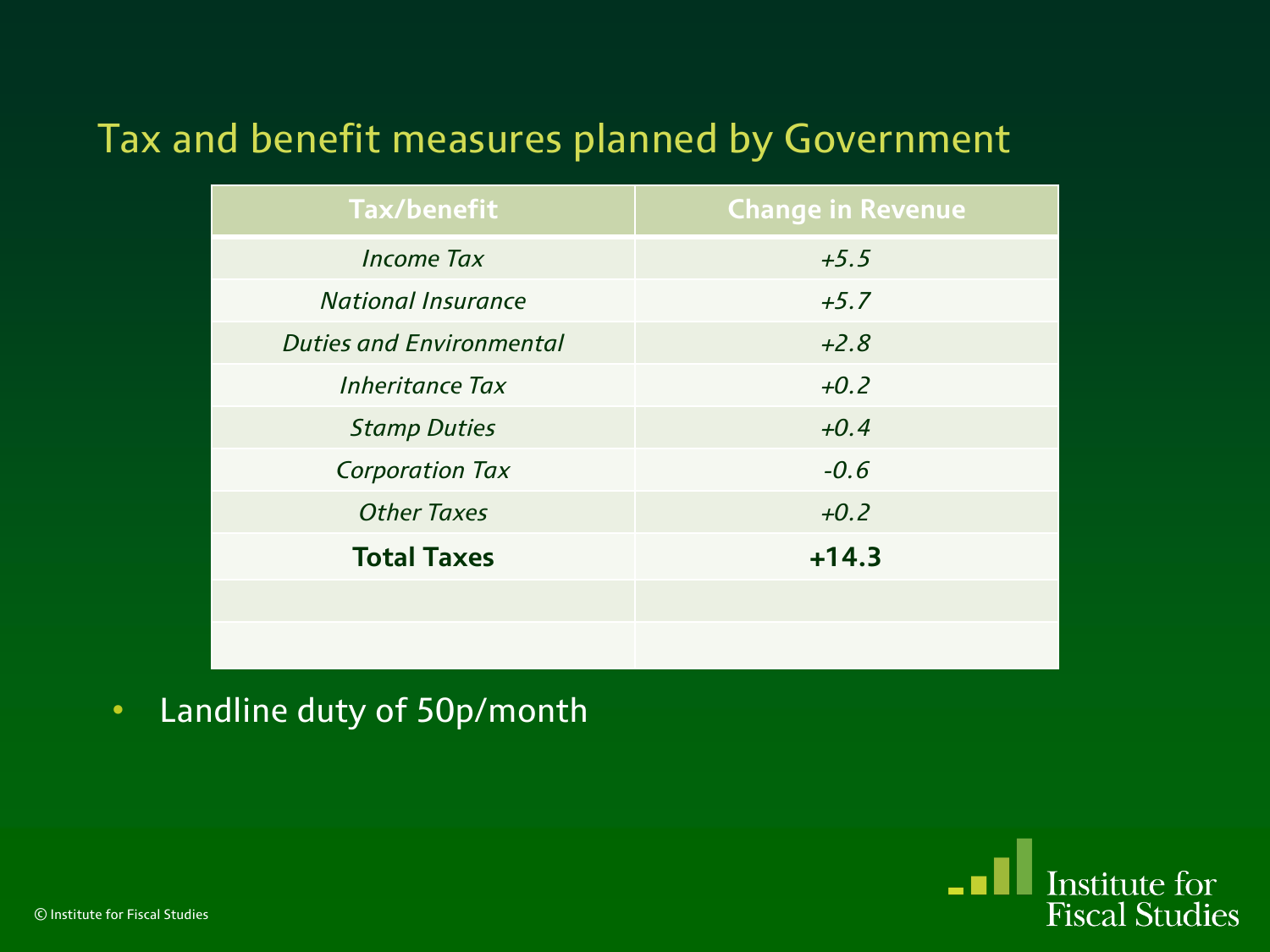| <b>Tax/benefit</b>              | <b>Change in Revenue</b> |
|---------------------------------|--------------------------|
| <i>Income Tax</i>               | $+5.5$                   |
| <b>National Insurance</b>       | $+5.7$                   |
| <b>Duties and Environmental</b> | $+2.8$                   |
| <b>Inheritance Tax</b>          | $+0.2$                   |
| <b>Stamp Duties</b>             | $+0.4$                   |
| <b>Corporation Tax</b>          | $-0.6$                   |
| <b>Other Taxes</b>              | $+0.2$                   |
| <b>Total Taxes</b>              | $+14.3$                  |
| <b>Benefits and Tax Credits</b> | $+1.5$                   |
| <b>Grand Total</b>              | $+15.8$                  |

**Institute for Fiscal Studies** 

- Some benefits will increase by less than inflation in 2011
- Temporary extra winter fuel payment expires
- Introduce 'toddler tax credit' of £4/week in 2012–13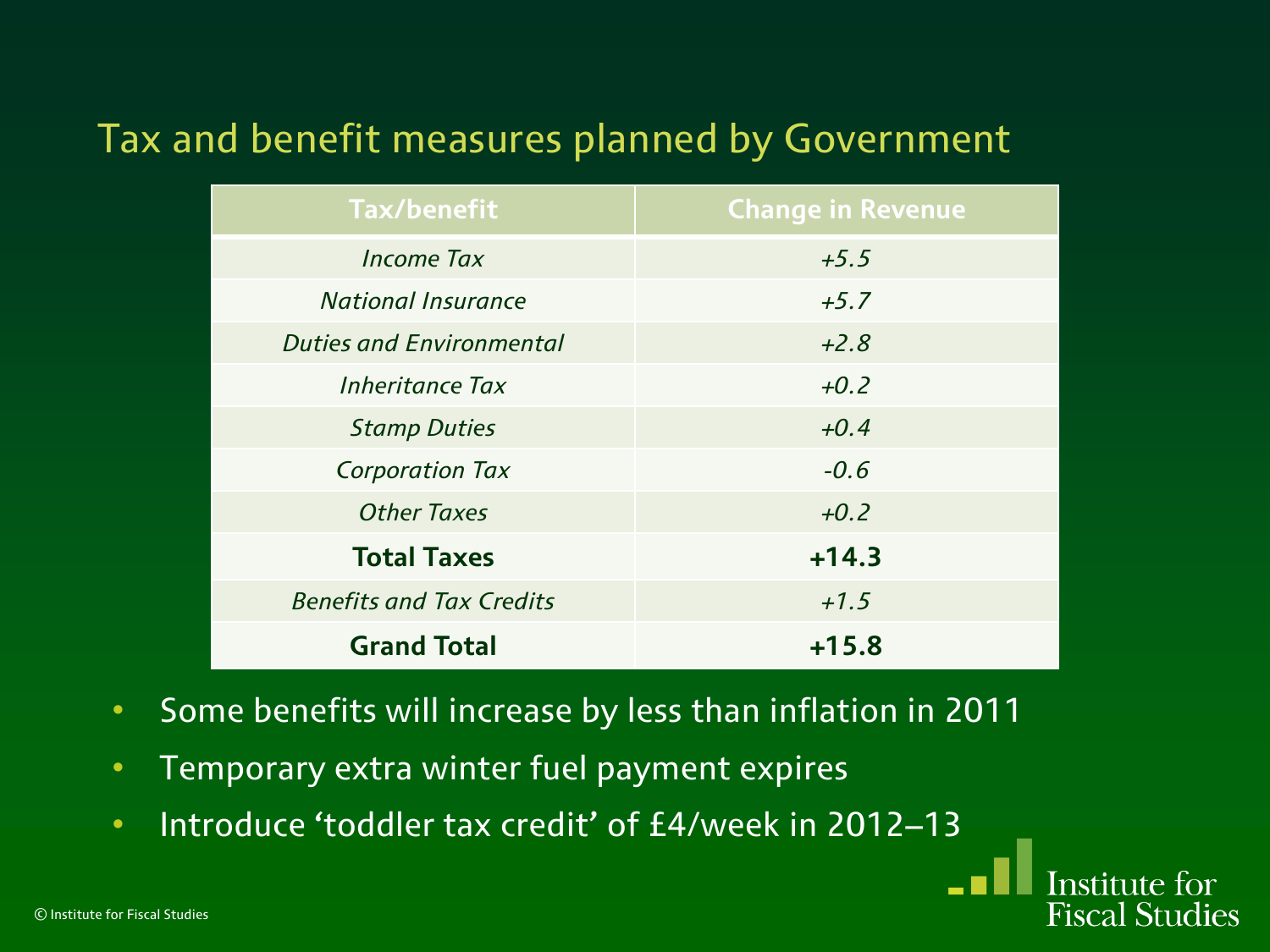# Pre-announced reforms – winners and losers

- The Labour Government plan tax increases and benefit cuts totalling £15.8 billion per year
- Richest lose the most
	- Biggest losers are those amongst the top 1% (earning over £130,000) making big pension contributions
	- Increase in NI also hits high earners the most
- But others lose out as well
	- NI changes also hit those on moderate to low earnings
	- Increase in duties hits people buying cigarettes, alcohol or fuel. In percentage terms biggest hit for households with average total expenditure
	- Cuts in benefits hit middle income households hardest in cash terms, and low income households in percentage terms
- Overall progressive tax rise. The biggest losers are top 1%, with low and middle income households losing, but much less

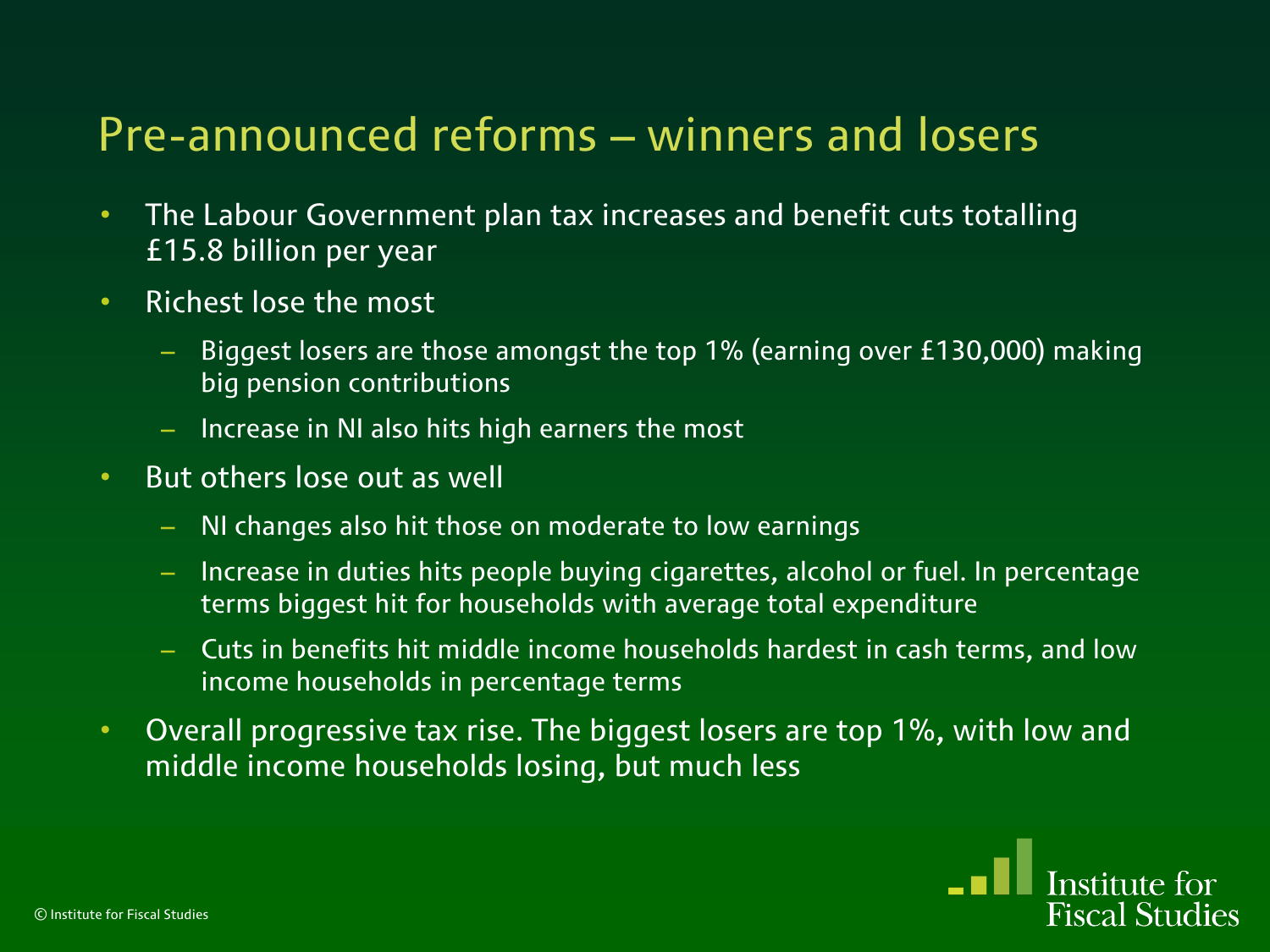## Simple and efficient?

- Increases in NI, duties, restriction of tax relief on pension contributions will weaken work incentives, particularly for higher earners
- Several planned tax changes worsen distortions, or introduce new complexities
	- Restricting pension contribution relief is complicated, unfair and inefficient
	- 5% stamp duty rate on properties worth more than £1 million increases a very damaging tax that distorts the housing market
	- 'Patent box' is a poor way of encouraging innovation and patent income hard to identify
- By contrast, increasing NI rates is a fairly straightforward tax rise
	- Relatively simple to administer, low compliance costs
	- $-$  Is a 'jobs tax' but so are income tax and VAT

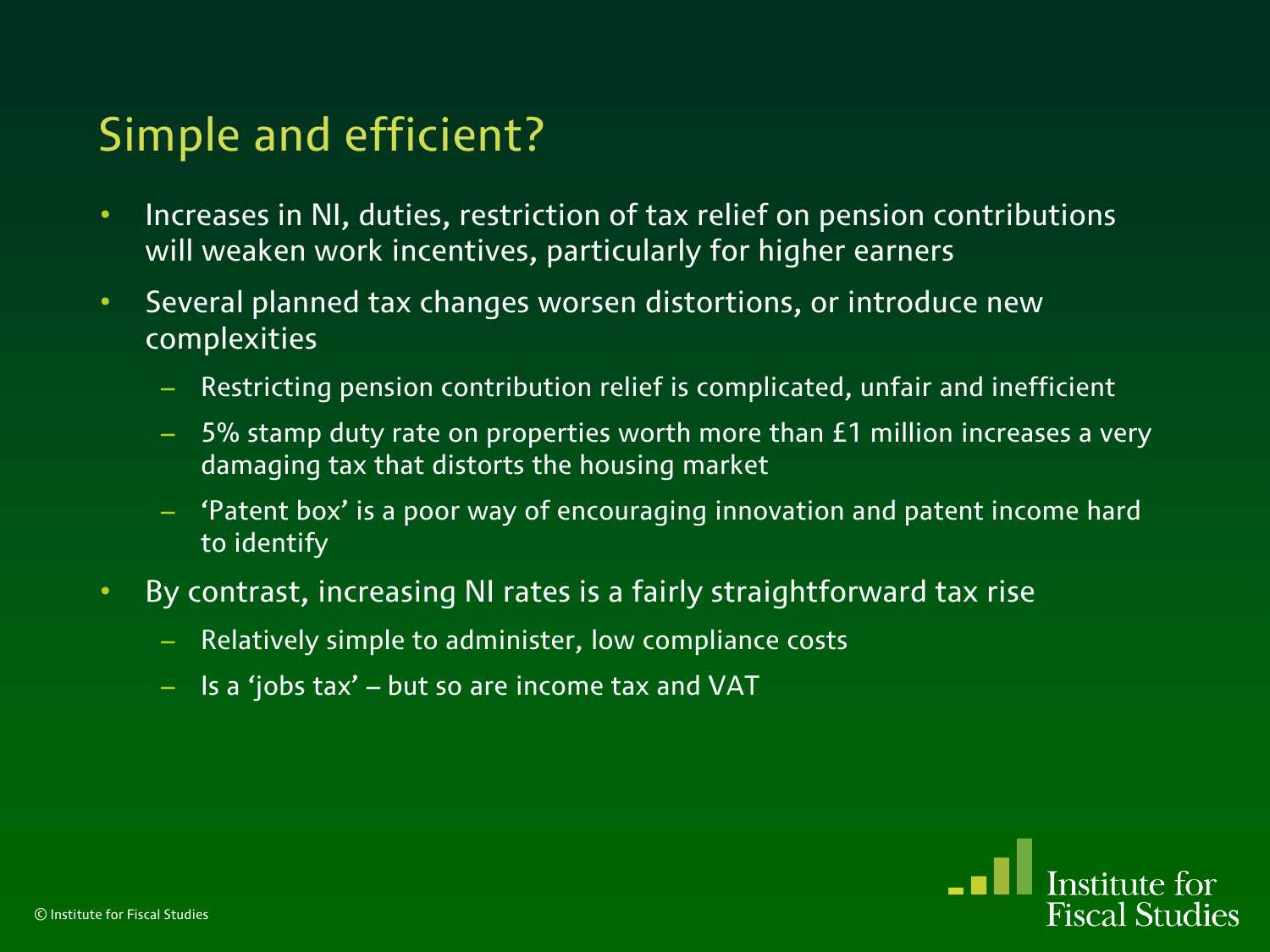### Labour manifesto

- No new measures in the Labour manifesto
- Pledges not to increase certain taxes
- Not increase basic, higher and top rate of income tax
- Not impose VAT on food, children's clothing, books, public transport
	- These tax breaks distort spending decisions
	- There are better ways to redistribute to the poor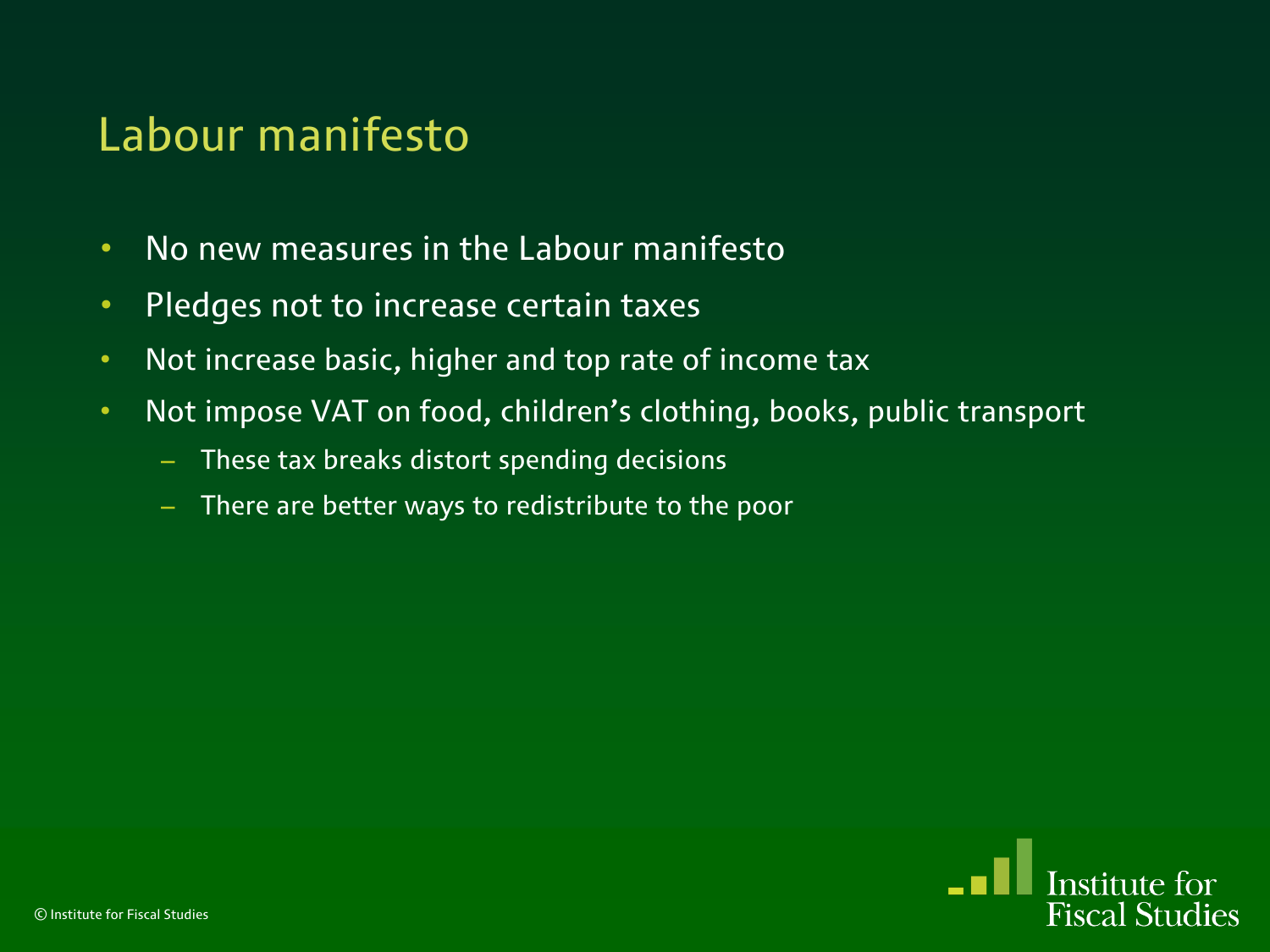# Conservative manifesto: giveaways

#### • One big tax cut

- Increase employee and employer NI thresholds by more than Labour would to 'protect' more workers from rate rise
- Costs £5.4 billion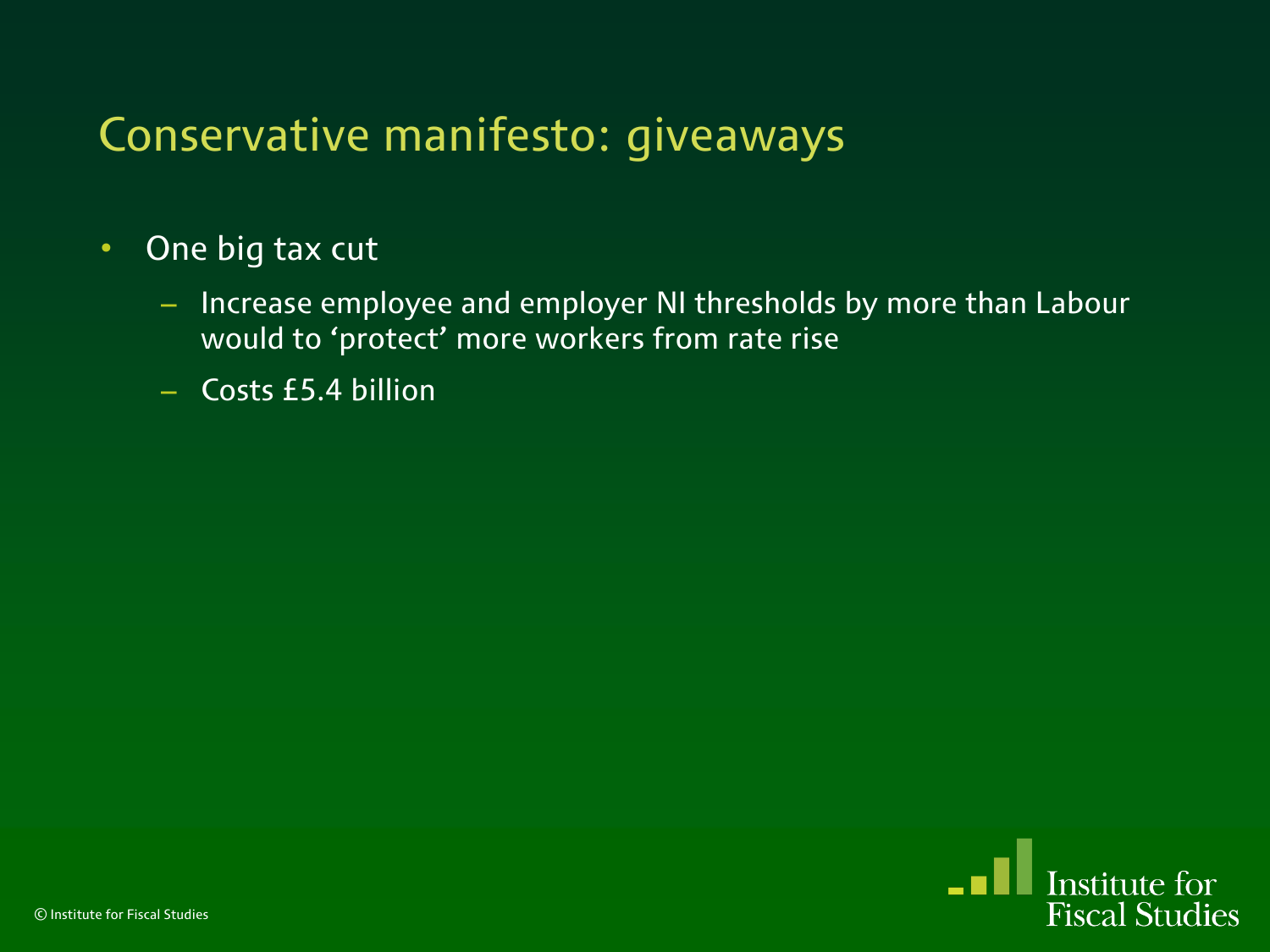#### The distributional impact of Conservative NI proposals only

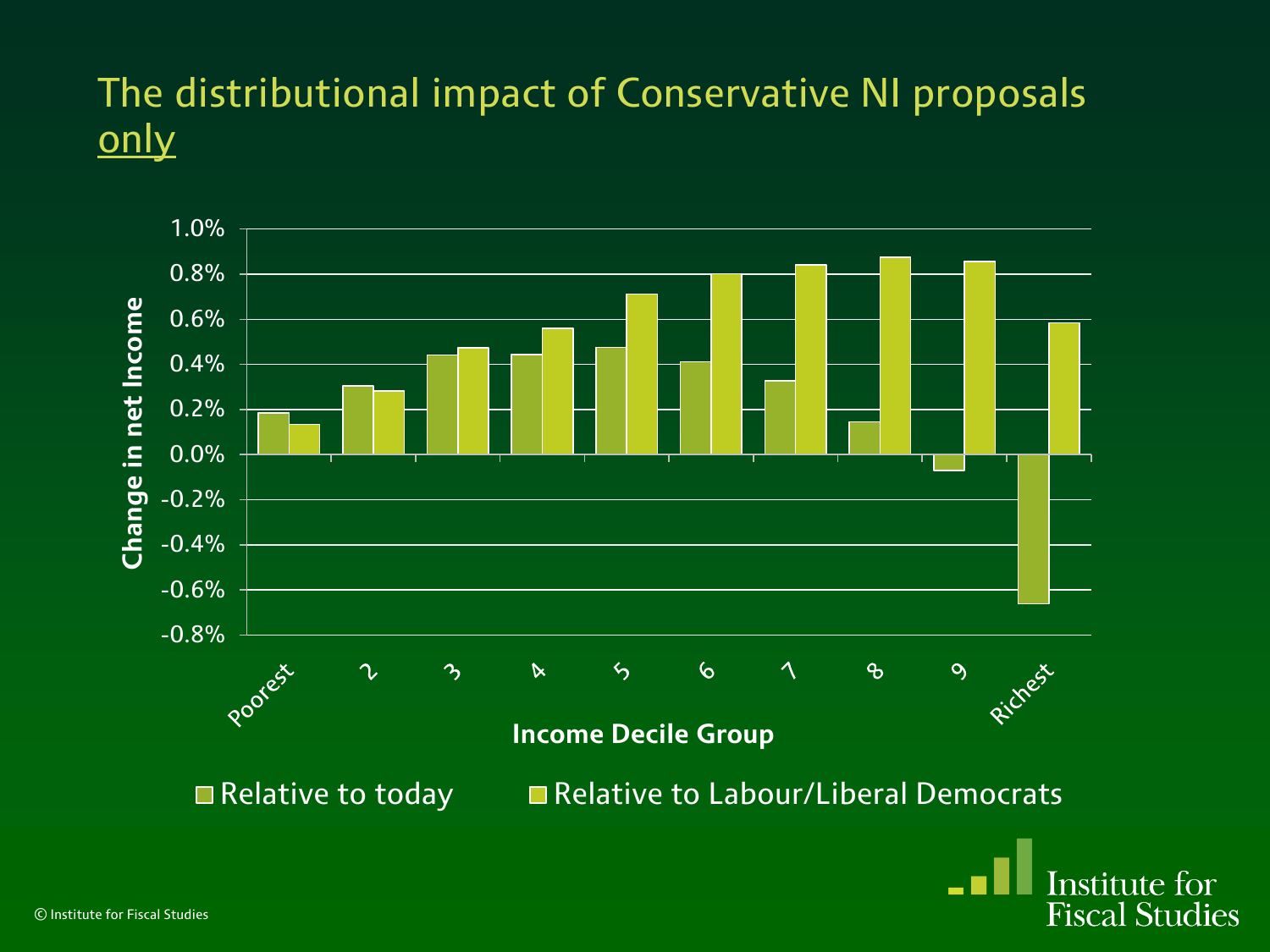# Conservative manifesto: giveaways

#### • One big tax cut

- Increase employee and employer NI thresholds by more than Labour would to 'protect' more workers from rate rise
- Costs £5.4 billion
- Several smaller tax cuts
	- Increase inheritance tax threshold to £1 million. Costs £1.2 billion
	- Freeze council tax for two years. Costs £1.0 billion
	- Transferable personal allowance for 1/3 of married couples. Costs £0.5 billion
	- Increase stamp duty threshold to £250,000 for first-time buyers permanently. Costs £0.3 billion from 2012–13
- Total gross giveaway: £8.0 billion
- Corporate tax plans (rate cuts, base broadening) to be revenue neutral **Institute for**

**Fiscal Studies**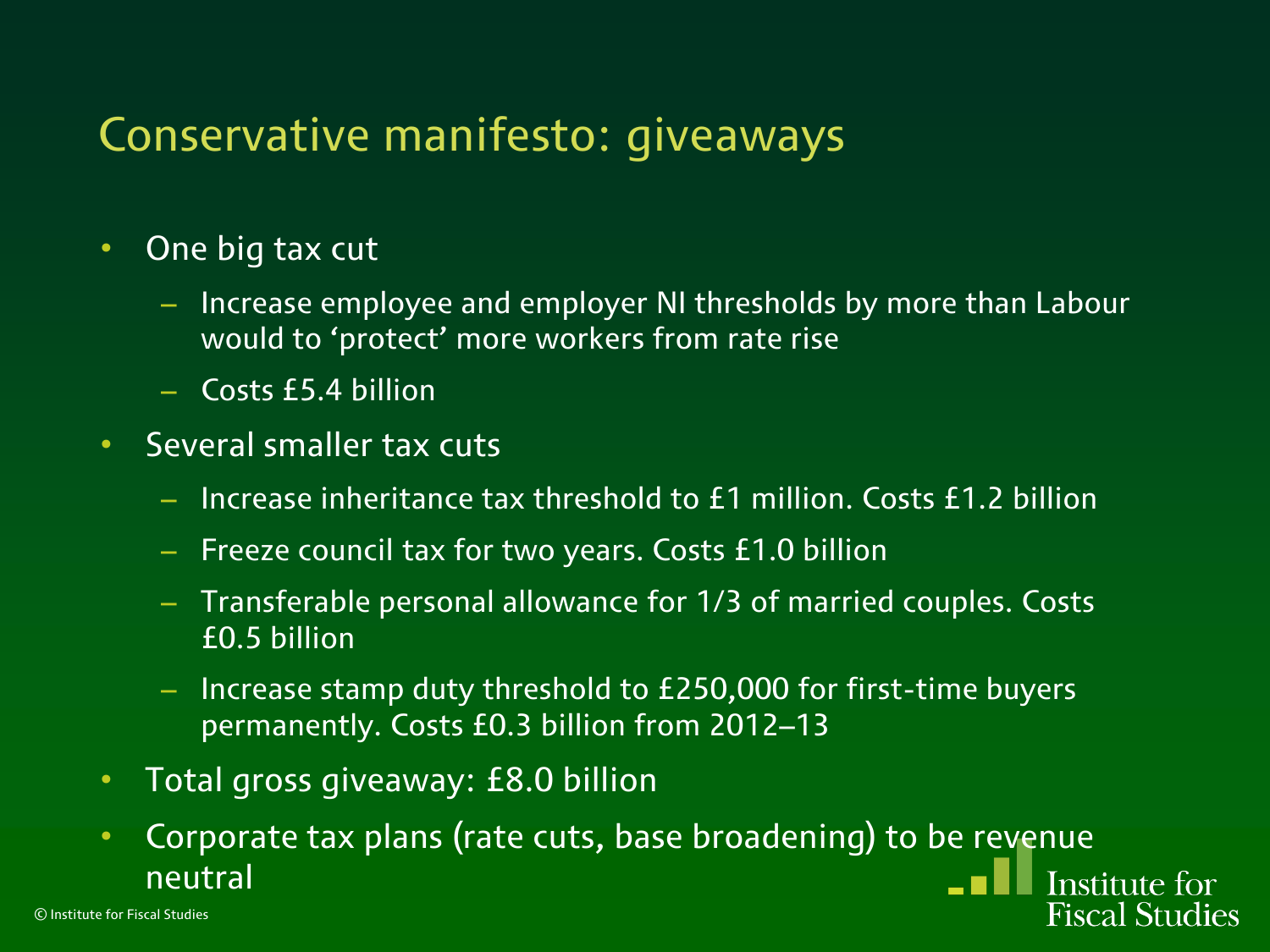## Conservative manifesto: takeaways

- Small tax rises
	- Extend £30,000 charge to all non-doms. Raises £1.8 billion (Conservative costing; HM Treasury says much less)
	- Bank levy of at least £1 billion
- Small benefit cuts
	- Reduce threshold for reducing family element of Child Tax Credit from £50,000 to £40,000. Saves £0.4 billion (assumes complete take-up, likely to be less than this)
	- Stop government payments to Child Trust Funds for families with incomes above £16,190. Saves £0.2 billion
- Net giveaway of £5.7 billion relative to Labour, net takeaway of £10.1 billion relative to today

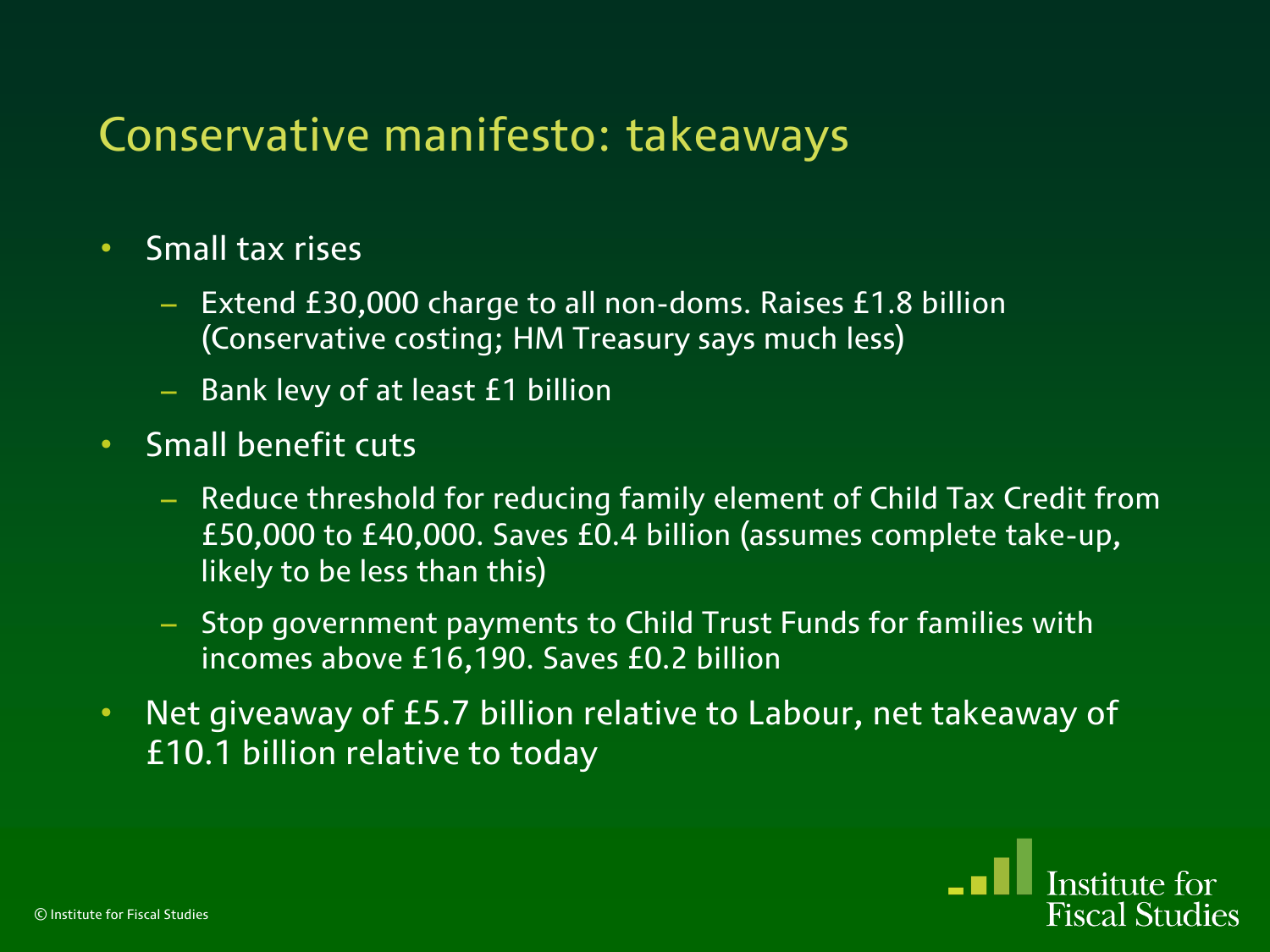# Conservative proposals – winners and losers

- Still the richest that lose out most:
	- Top 1% still lose most as going ahead with Government plans on restricting pension contribution relief
	- NI plans mean richer households pay more on average
	- Benefit from inheritance tax change, but non-doms lose
- Low and middle income households gain from Conservatives' NI changes
- Transferable personal allowance benefits married couples where only one pays basic-rate income tax. Mainly low and middle income households
- Progressive but less so than Labour. Biggest losers are top 1%, with middle income households being main beneficiary of smaller overall tax increase

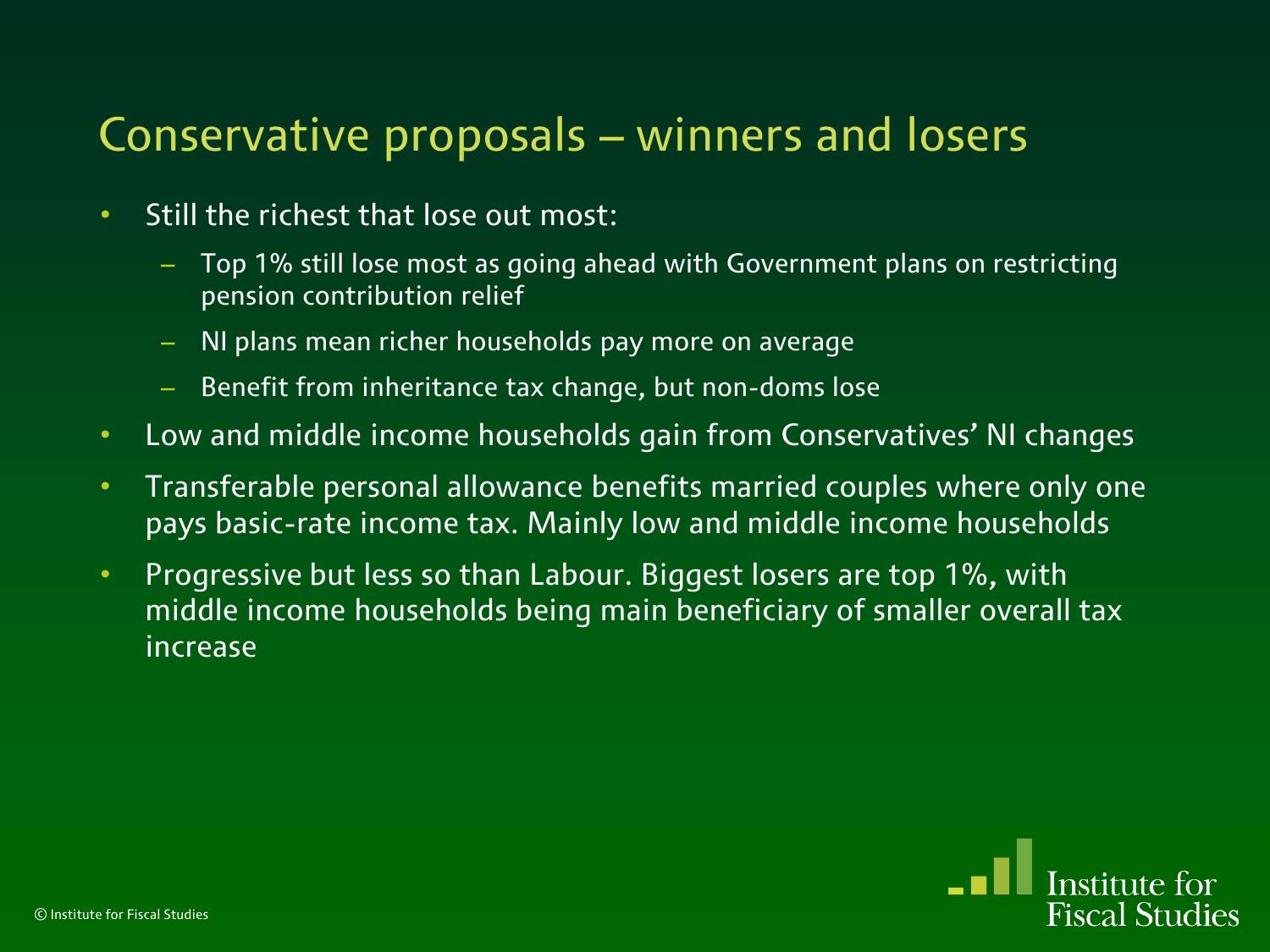### Simple and efficient?

- Plan to limit impact of NI rise, but would retain other changes that are more distortionary and complex, and introduce more complexities
- Conservatives' NI proposals would strengthen incentive to work at all relative to Labour's, but as still increasing rates, would still weaken incentive to increase earnings slightly
- Transferable personal allowance strengthens incentive for first earner in a married couple to work, but weakens incentive to work for second earner
- Corporate tax plans would make it more attractive for multinationals to locate profits in UK, but discourage investment in equipment and machinery
	- Why do reforms have to be revenue-neutral within corporation tax?
	- If rate cuts desirable, unlikely that cutting capital allowances is the most efficient way of financing them -- 11 Institute for **Fiscal Studies**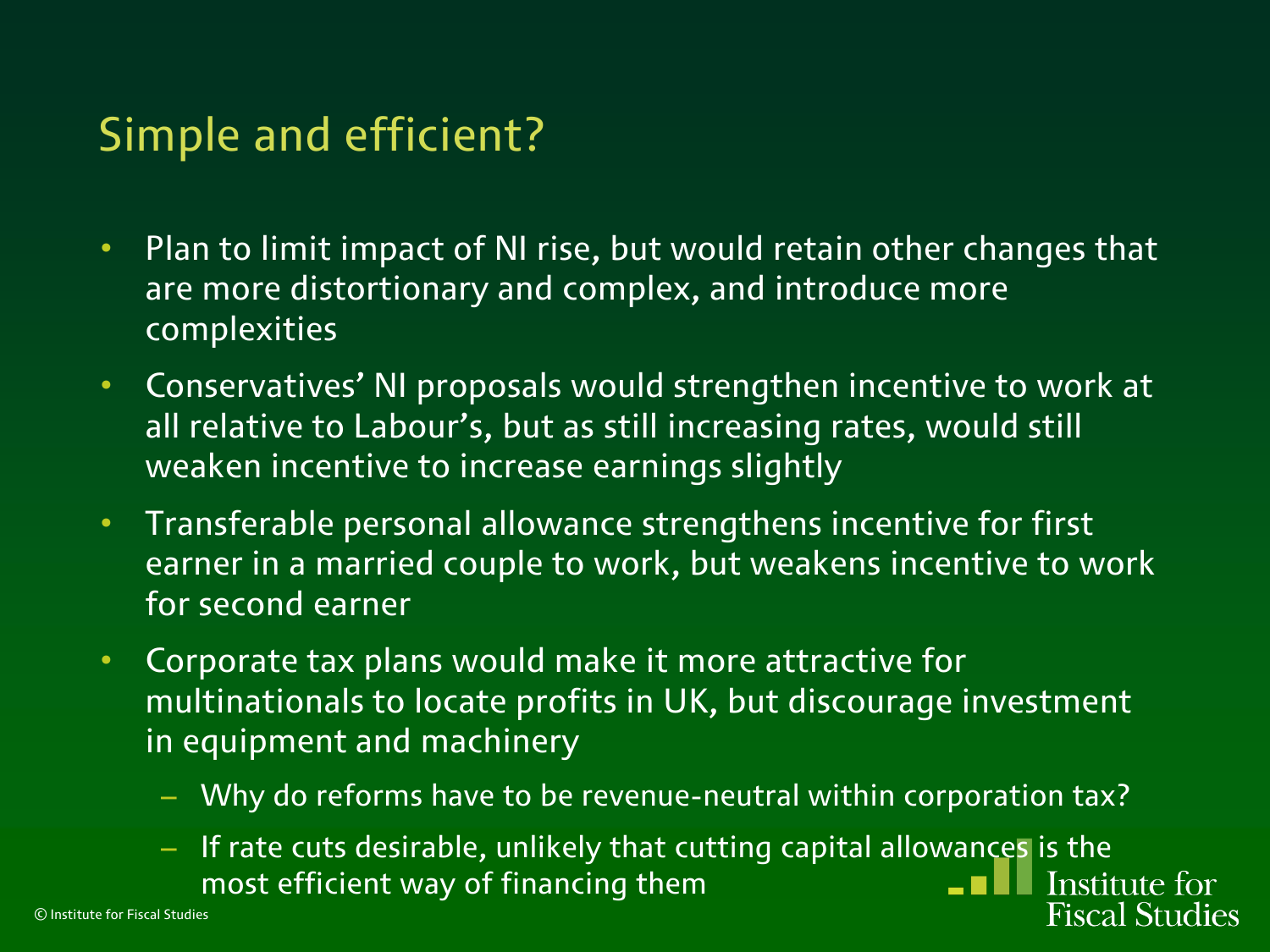# Liberal Democrat manifesto: giveaways

- One very large tax cut
	- Increase income tax personal allowance to £10,000. Cost: £16 billion
	- Would take 3.6 million out of income tax
	- Worth £700 a year for those aged under 65 with incomes between £10,000 and £113,000
	- Those with incomes above £120,000 would not benefit because of tapering of personal allowance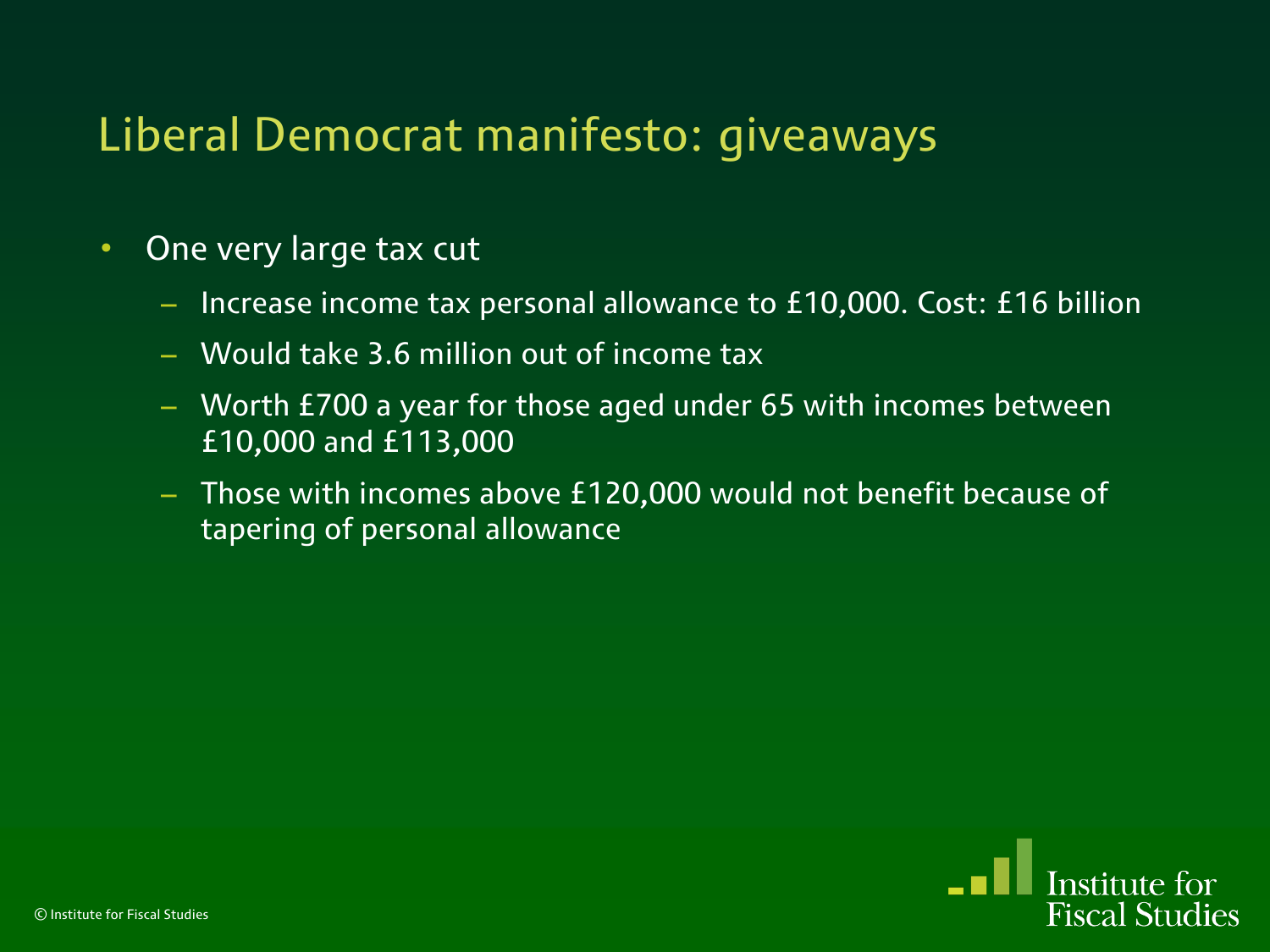#### The distributional impact of the Lib Dems' increase in the income tax personal allowance only



**Institute for Fiscal Studies**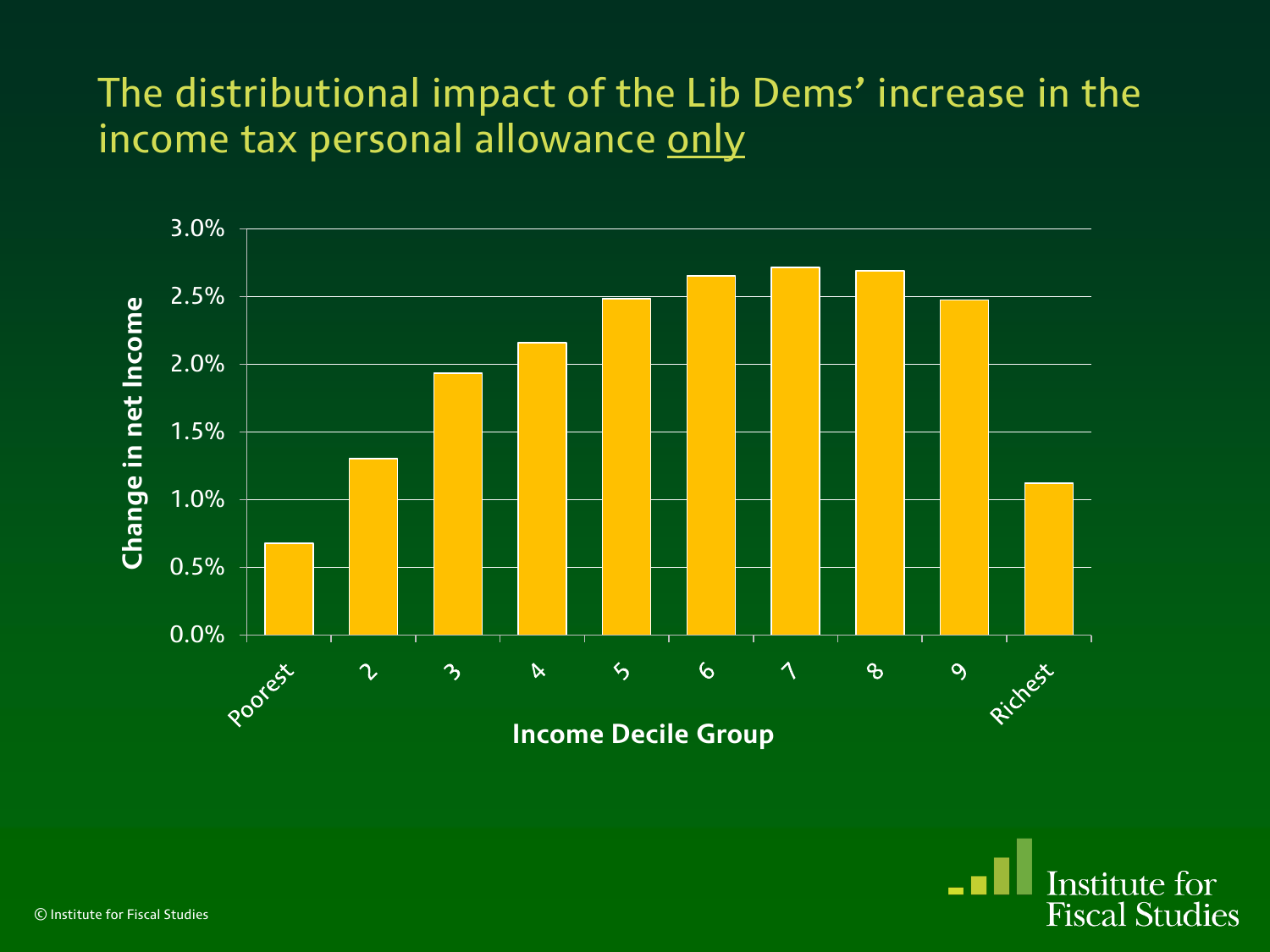# Liberal Democrat manifesto: giveaways

- One very large tax cut
	- Increase income tax personal allowance to £10,000. Cost: £16 billion
	- Would take 3.6 million out of income tax
	- Worth £700 a year for those aged under 65 with incomes between £10,000 and £113,000
	- Those with incomes above £120,000 would not benefit because of tapering of personal allowance
- Earnings-index state pension from 2011, not 2012. Cost: £0.3 billion
- Revenue-neutral reform to business rates.
	- Based on land value instead of property value
	- Localised

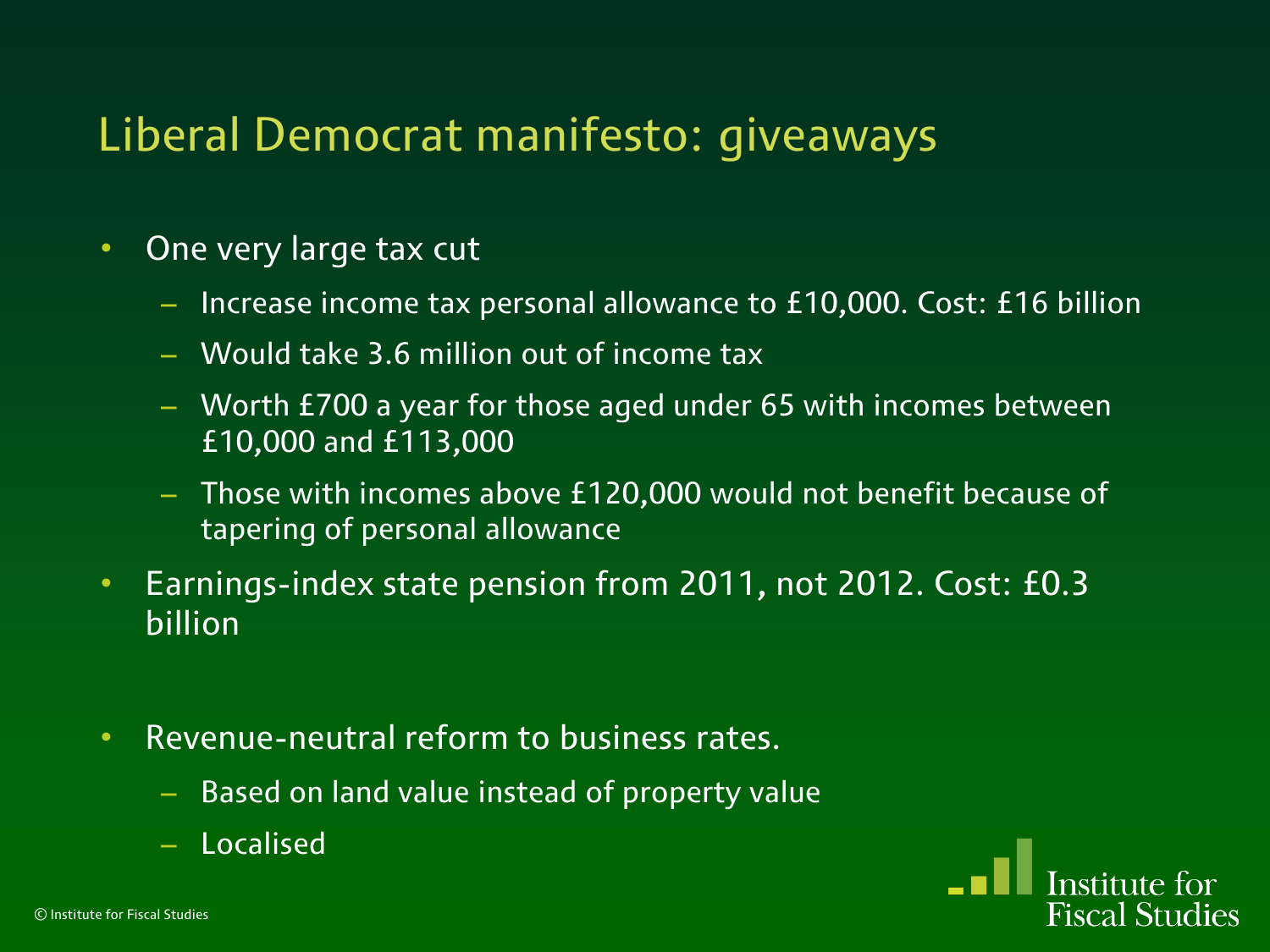## Liberal Democrat manifesto: takeaways

- Tax rises and benefit cuts mean package overall represents a £3.9 billion tightening relative to Labour, £19.7 billion relative to today:
	- Restricting tax relief on pension contributions to the basic rate. Raises £5.5 billion
	- Reforming Air Passenger Duty to become a per-plane tax. Raises £3.2 billion
	- Tax on bank profits. Raises £2.1 billion
	- Capital gains tax: align rates with income tax, reduce allowance and reintroduce indexation allowances. Raises £1.8 billion
	- 'Mansion tax' 1% annual charge on domestic property values above £2 million. Raises £1.6 billion
	- Withdrawing family element of Child Tax Credit immediately after child element. Raises £1.2 billion
	- End government contributions to Child Trust Funds. Raises £0.5 billion
	- Reforms to Winter Fuel Payment eligibility. Raises £0.1 billion
	- Anti-avoidance and anti-evasion measures to raise £4.4 billion

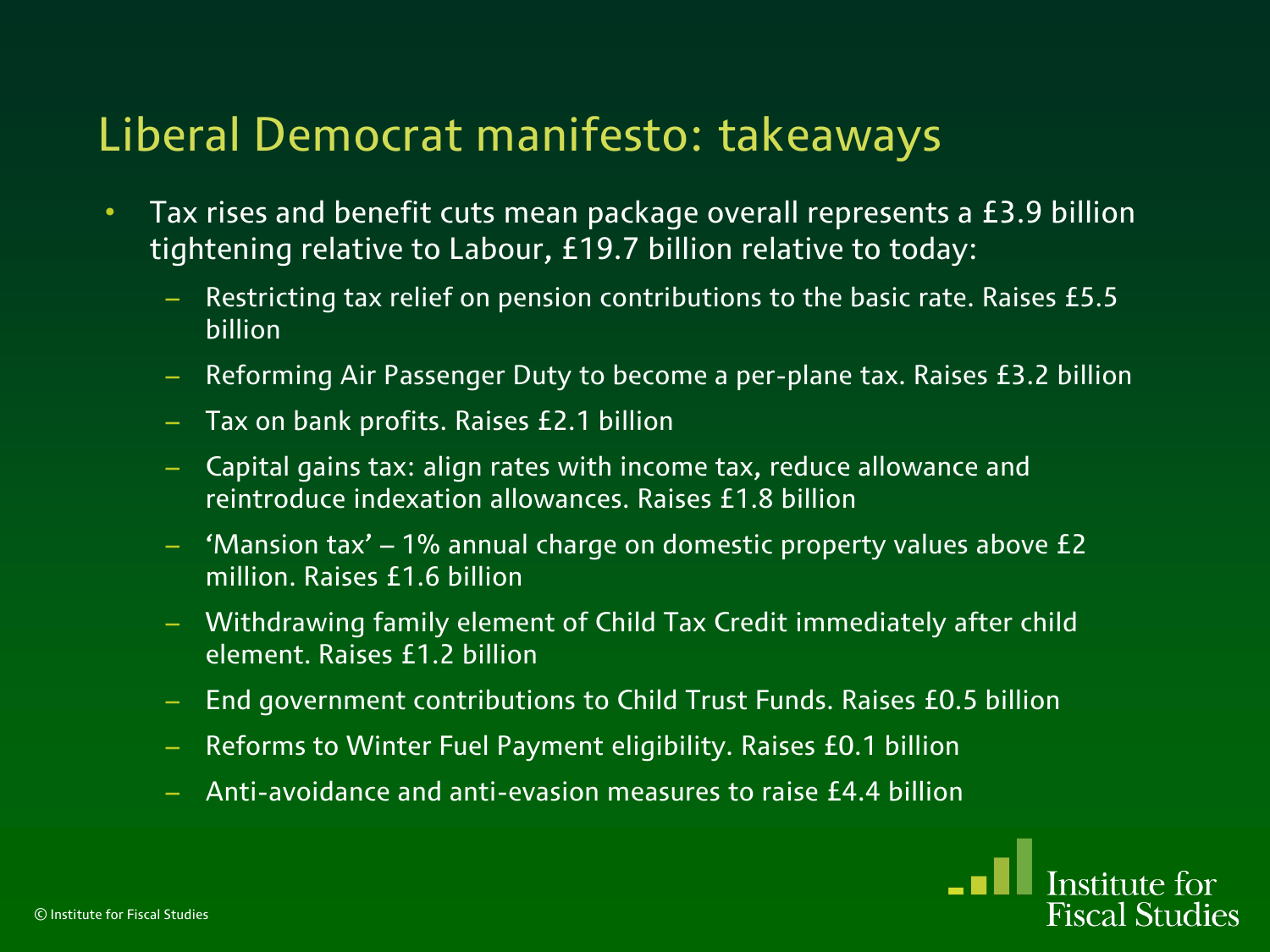### Do the plans add up?

- Revenue raised from anti-avoidance seems optimistic
	- General Anti-Avoidance Principle would have to deal with a large proportion of avoidance to raise £2.2 billion
	- Unclear that enough resources will be freed up to combat £1.4 billion of evasion
- But changes to CGT may raise more than they estimate
- So no clear overall bias in their costings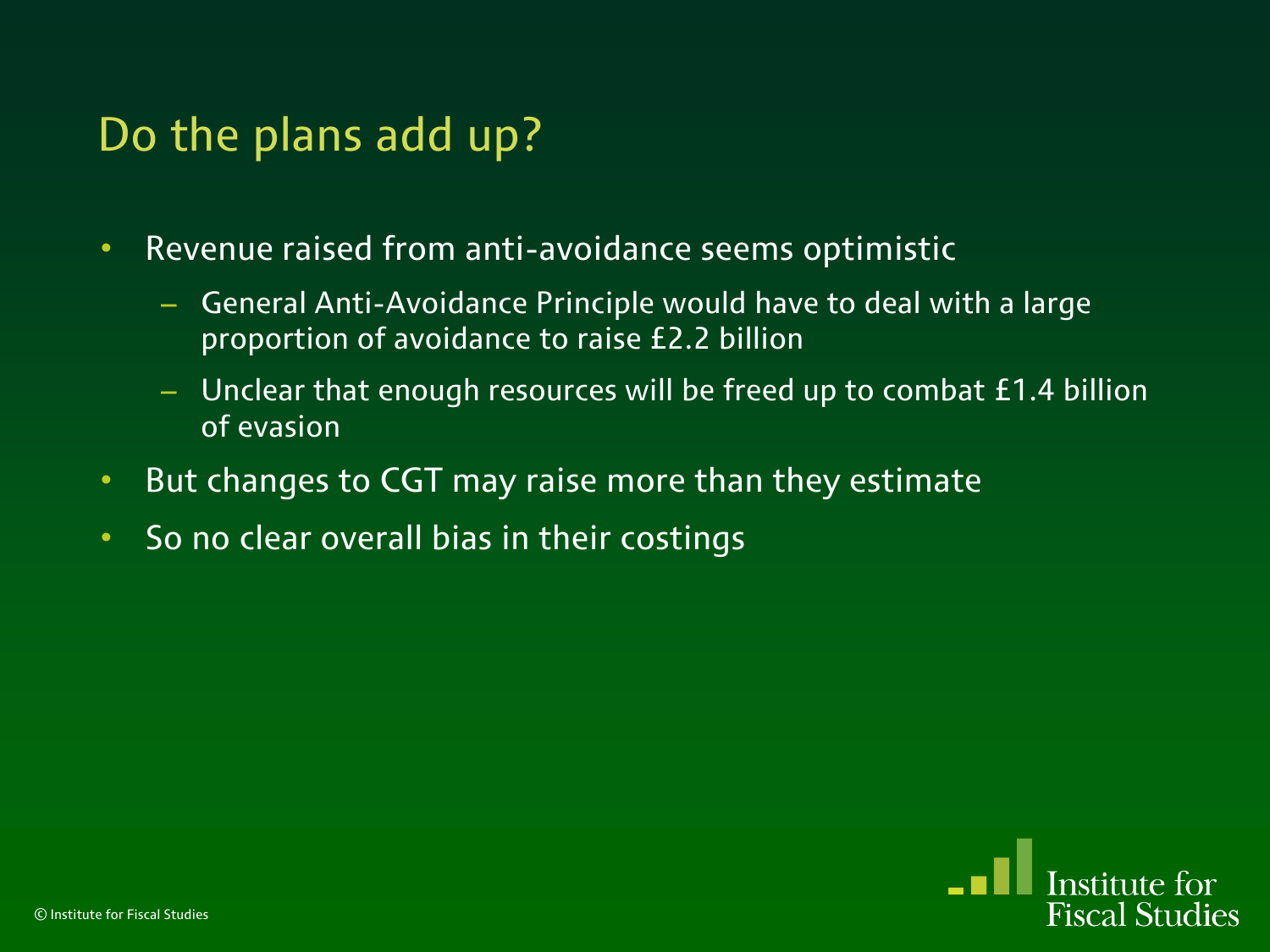### Liberal Democrat manifesto: winners and losers

- Increase in personal allowance benefits upper-middle income most in percentage terms, particularly two-earner working-age couples
- Higher-rate taxpayers saving for a pension or making quick capital gains and those living in valuable homes would be hit
- Also (smaller) losses for mid-to-high income families with children, and 60 – 65 year olds, and small gains for severely disabled
- Difficult to say who will ultimately be made worse off by bank tax, taxes on freight planes and anti-avoidance measures
- Compared to Labour Government plans, bigger take-away from higher-income households, with middle, not low, income households biggest beneficiaries

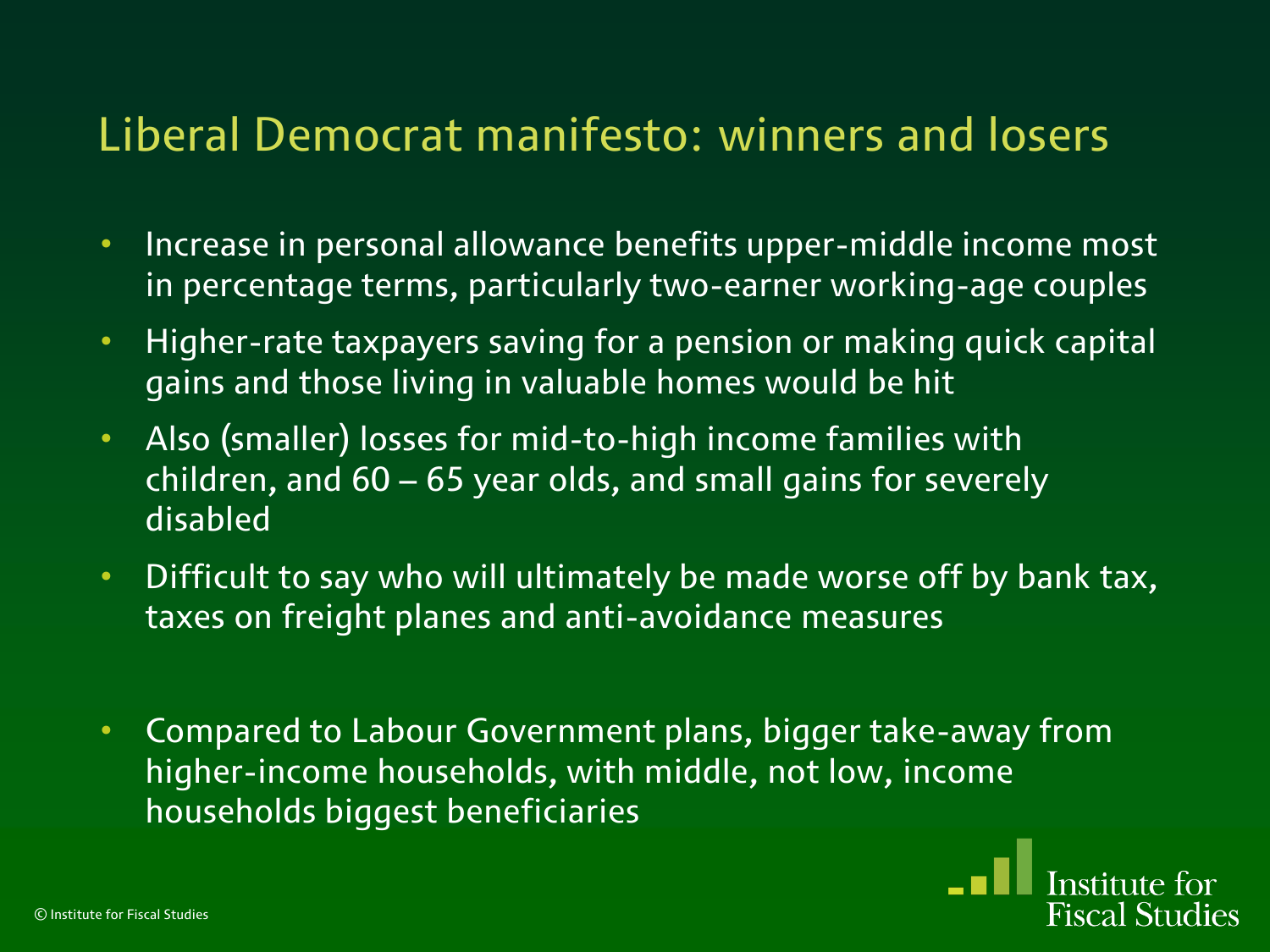# Liberal Democrat manifesto: decentralisation

- Would introduce all the Calman Commission's proposals on devolving tax-setting powers to the Scottish Parliament
	- income tax (within limits), stamp duty land tax, air passenger duty, landfill tax and aggregates levy
	- Labour would do most of this, Conservatives not committed to these exact proposals but promise some devolution
- Localise business rates
	- Would double the proportion of tax raised locally
	- May limit accountability of local authorities if those affected don't live in the area and so can't vote for the council
- Allow councils to charge higher council tax on second homes

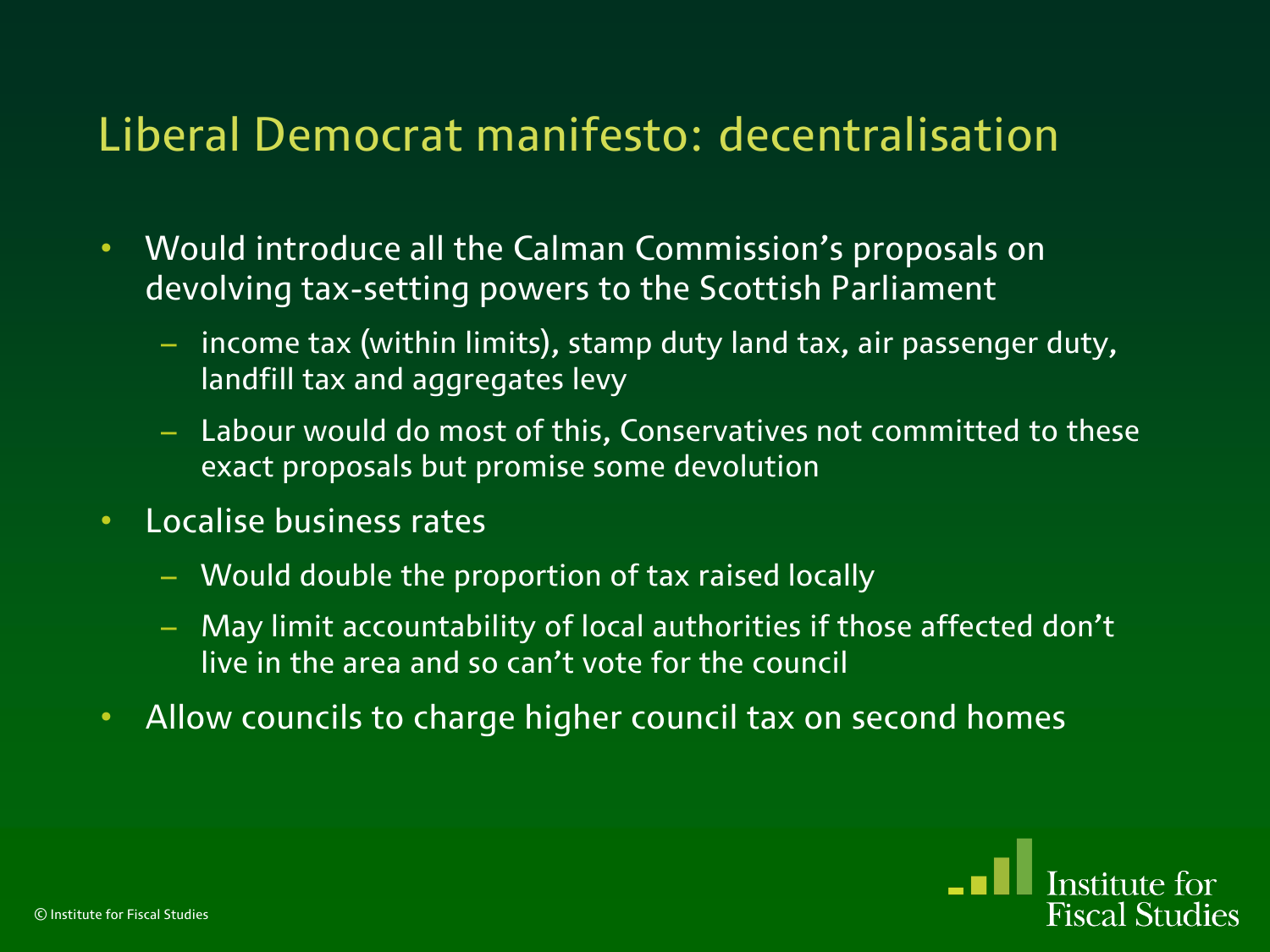### Simple and efficient?

- Increase in personal allowance strengthens incentive to work at all
- Higher taxes on saving weaken work incentives for richer households, as well as weakening incentives to save
- Restricting tax relief on pension contributions for all higher rate taxpayers is complex, inefficient and unfair
	- More coherent and less complex than the government's plan
	- But affects far more people
- Other tax rises remove distortions and inconsistencies
	- Taxing capital gains more like income (and allowing for inflation)
	- Taxing benefits in kind like other remuneration

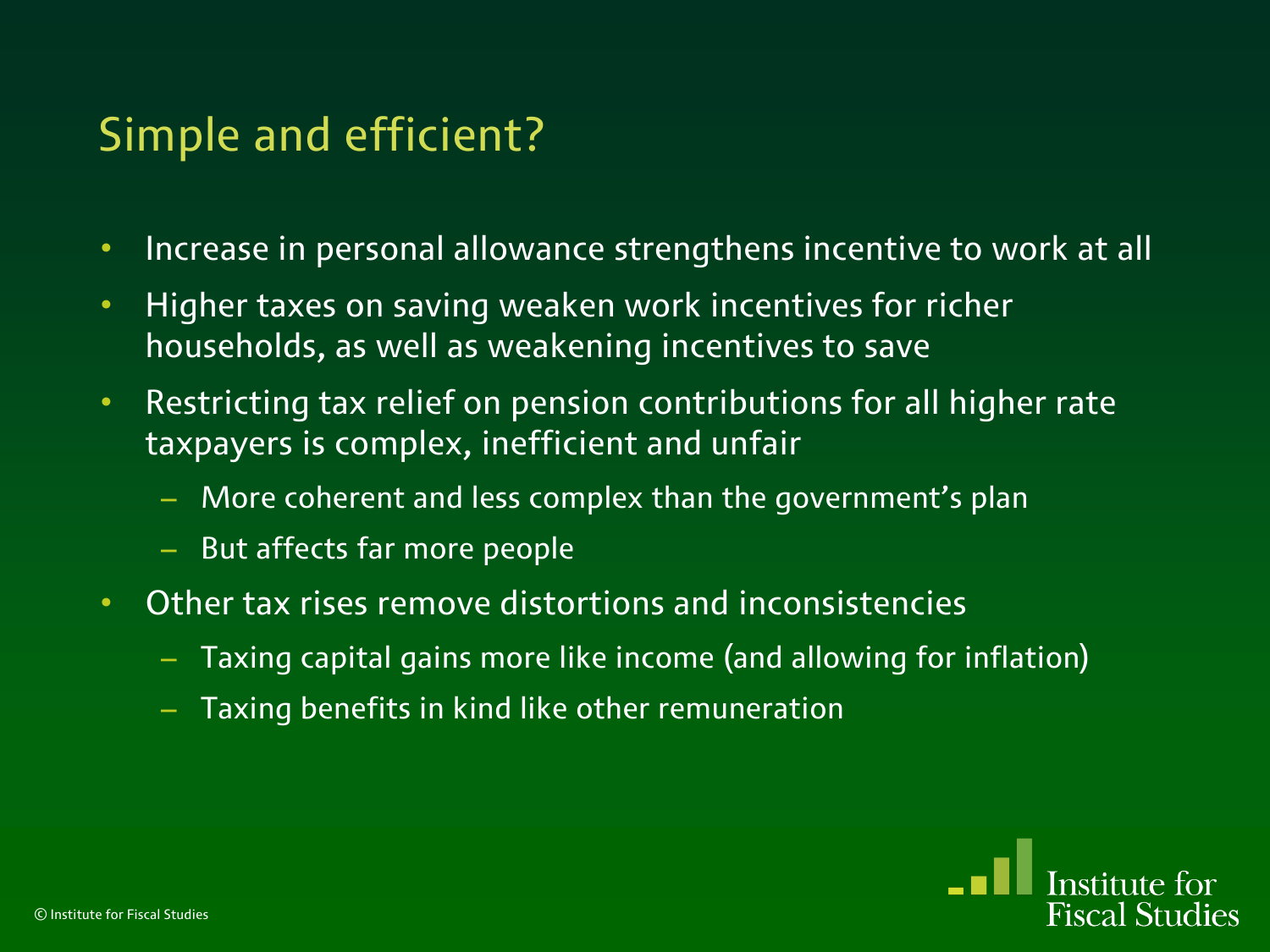# Comparing the parties: total 'takeaway'

- Government are planning a £15.8 billion 'take-away'
	- About £610 per household per year
- Conservatives are planning a smaller £10.1 billion 'take-away'
	- About £390 per household per year
- Liberal Democrats are planning a bigger £19.7 billion 'take-away'
	- About £760 per household per year

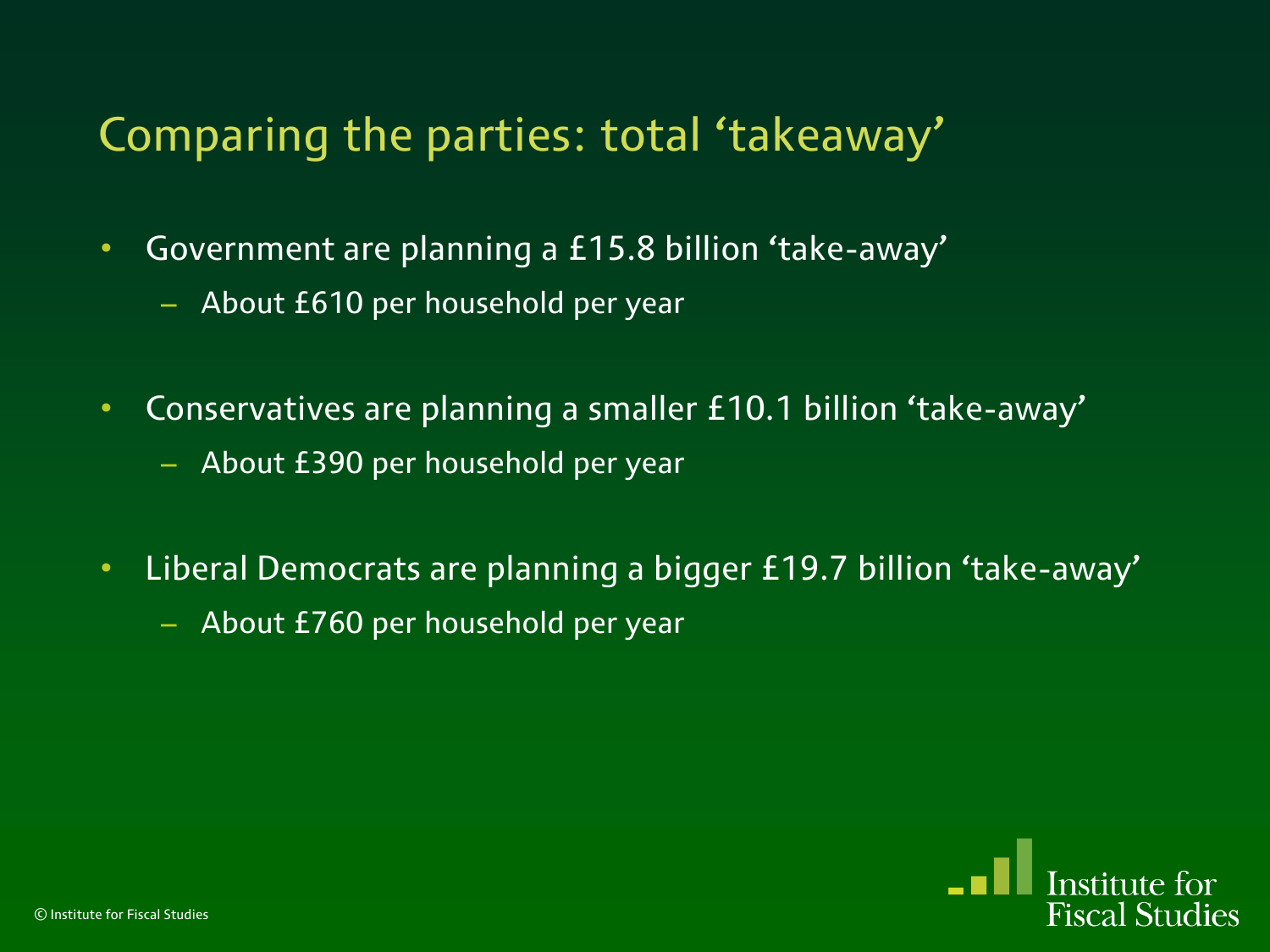## Comparing the parties: winners and losers

- Government tax increases are progressive
	- Richest households, especially top 1%, face biggest increase in tax as a proportion of income
	- Lower and middle income households hit but to a much lesser extent
- Conservative plans progressive but a little less so
	- Middle-income households gain most from overall lower takeaway
- Liberal Democrats plan a bigger takeaway from richer households than Government or Conservatives
	- To finance an income tax cut that benefits upper-middle-income households the most, not low-income households

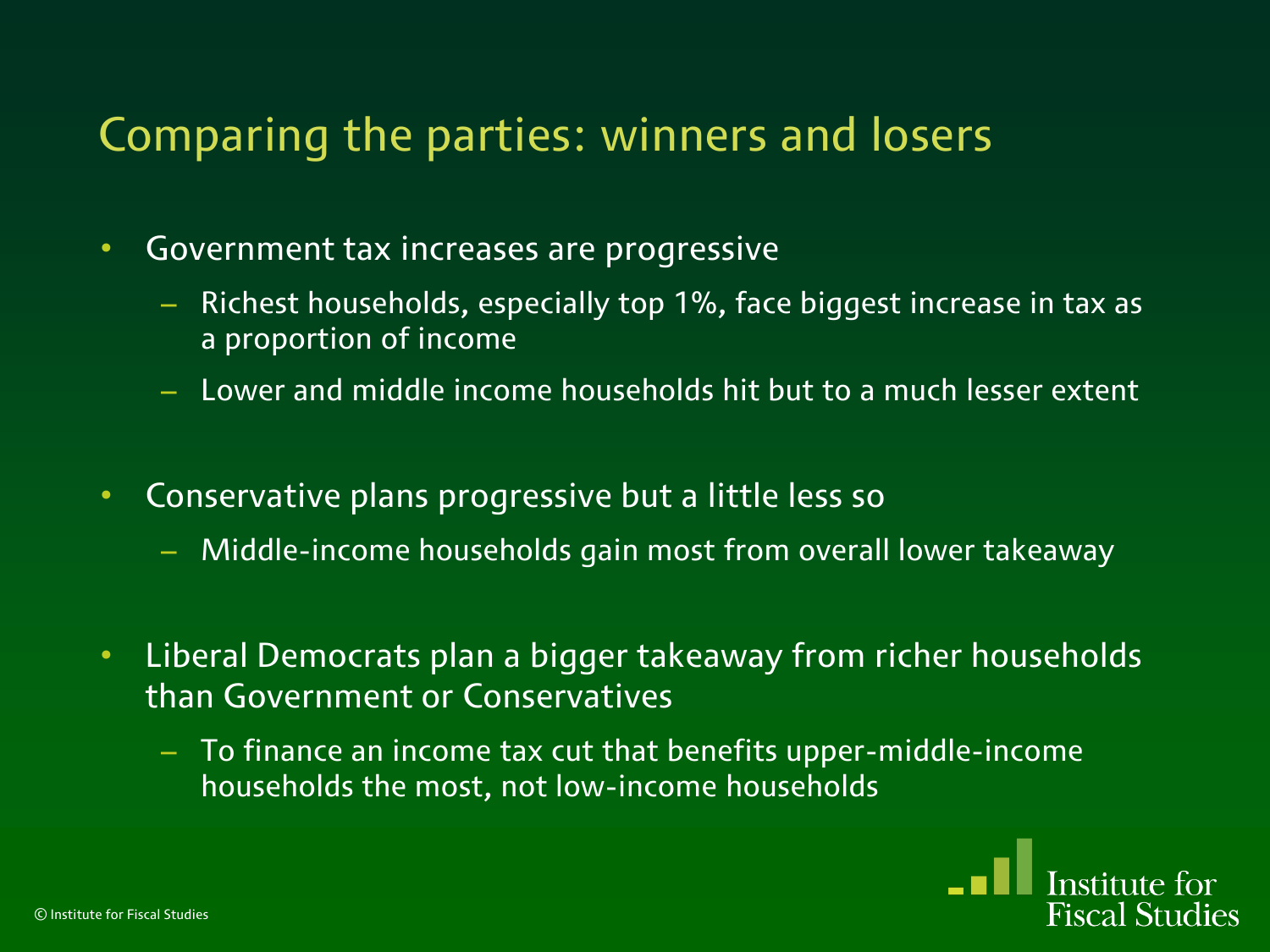# Comparing the parties: work incentives

- Government plans to increase in NICs rates weaken work incentives
	- As do other plans
- Conservative plans to raise NI thresholds strengthen incentive to work at all – but incentive to earn a bit more still weaker than today
- Transferable personal allowance means incentive to have one earner as opposed to no earners or two earners
- Lib Dem plans to increase personal allowance strengthen incentive to work at all (and by more than Conservative NI plans)
- But weaker work incentives for richer households, as well as weaker incentives for saving and investment.

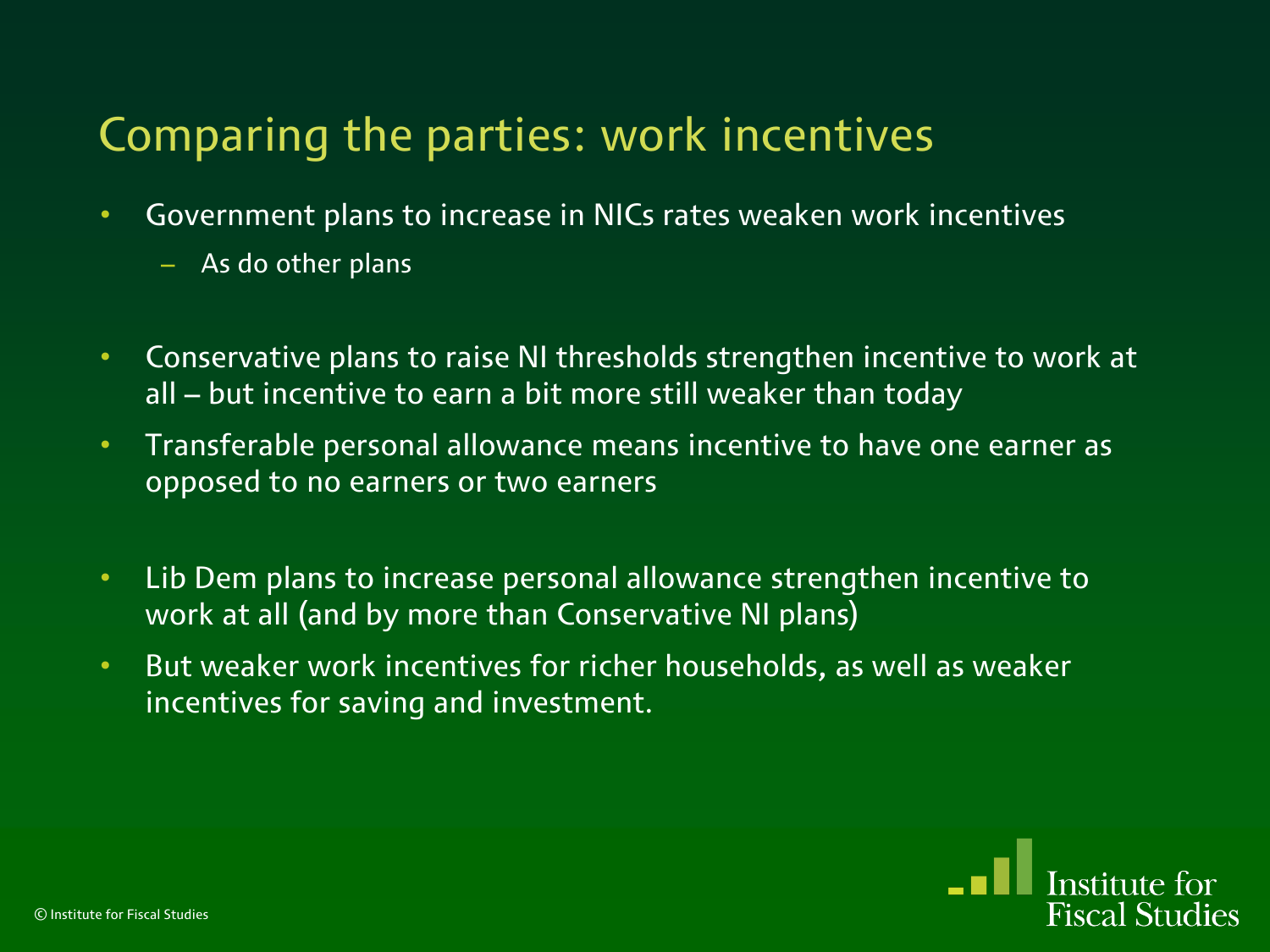# Comparing the parties: simple and efficient?

- Overall, Government's proposals are not appealing even considering the need to raise revenue
	- Increase complexity and distortions in the tax system
	- Restricting pension contributions relief particularly badly designed
- Conservatives plan to forgo much of straightforward NI rise
- But go ahead with the most damaging of Labour's tax rises
- And introduce more complexities of their own
	- Transferable personal allowance to recognise marriage
	- Permanently lower rate of stamp duty for first time buyers